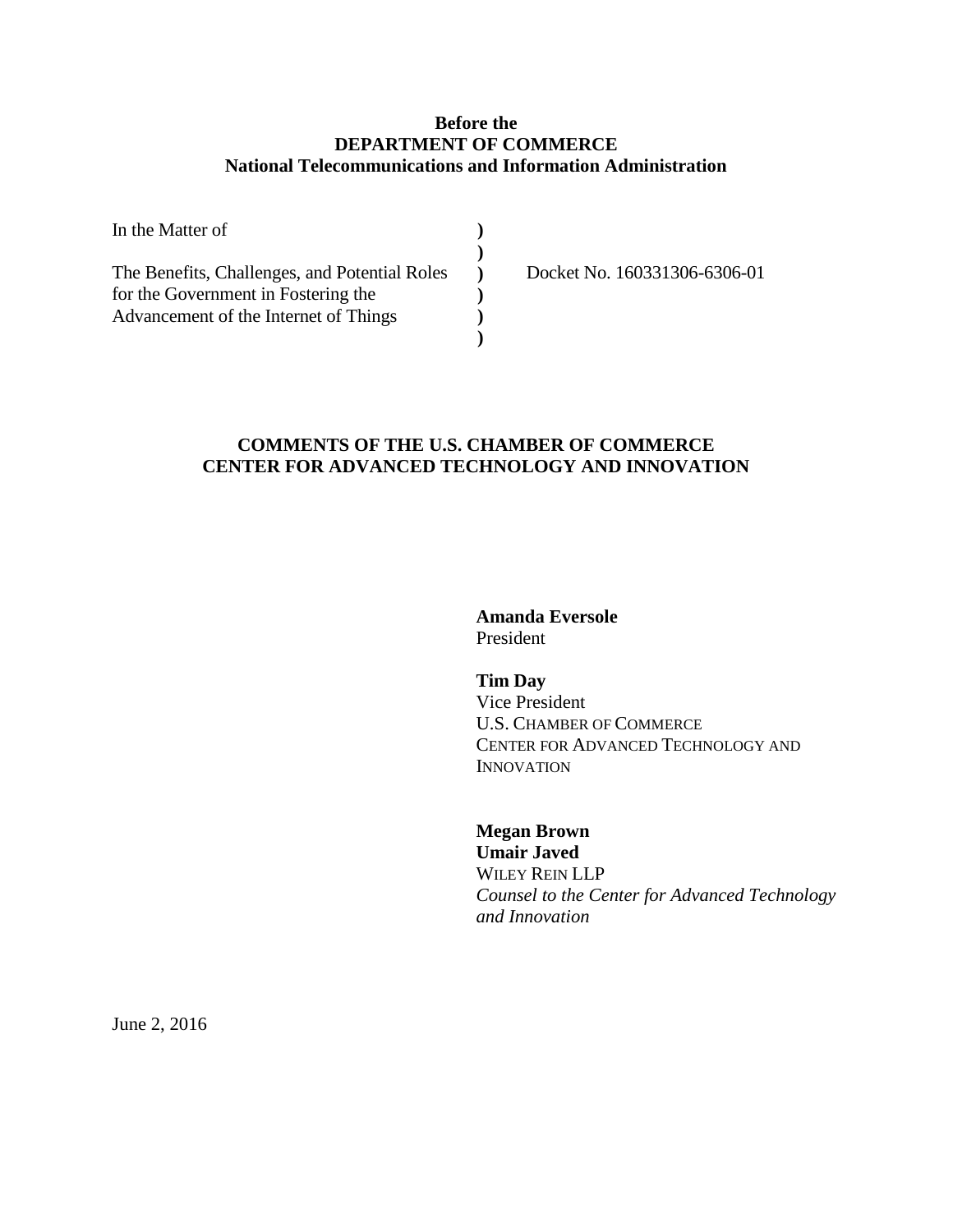# **TABLE OF CONTENTS**

| I.          |                                                              |                                                                                                                       |  |
|-------------|--------------------------------------------------------------|-----------------------------------------------------------------------------------------------------------------------|--|
| Π.          |                                                              | THE "INTERNET OF THINGS" HOLDS INCREDIBLE PROMISE FOR OUR                                                             |  |
| Ш.          | REGULATION OR LEGISLATION WOULD BE PREMATURE GIVEN THE EARLY |                                                                                                                       |  |
| IV.         |                                                              | PRIVATE SECTOR IOT INNOVATION DEPENDS ON INFRASTRUCTURE,                                                              |  |
|             | A.                                                           |                                                                                                                       |  |
|             | <b>B.</b>                                                    | The Government Should Make Additional Licensed and Unlicensed Spectrum                                                |  |
|             | $C$ .                                                        |                                                                                                                       |  |
|             | D.                                                           |                                                                                                                       |  |
|             | E.                                                           | Cybersecurity Will Be Handled through Risk Mitigation, Voluntary Standards,                                           |  |
| $V_{\cdot}$ |                                                              | A NATIONAL STRATEGY SHOULD PROMOTE INVESTMENT, REDUCE<br>REGULATION, AND CHAMPION MARKET-BASED SOLUTIONS GLOBALLY  15 |  |
|             | A.                                                           | Overlapping Federal Approaches Introduce Regulatory Uncertainty and                                                   |  |
|             | <b>B.</b>                                                    |                                                                                                                       |  |
|             | $\mathcal{C}$ .                                              | NTIA Should Champion Innovation, Openness, and Technology Neutrality                                                  |  |
| VI.         |                                                              |                                                                                                                       |  |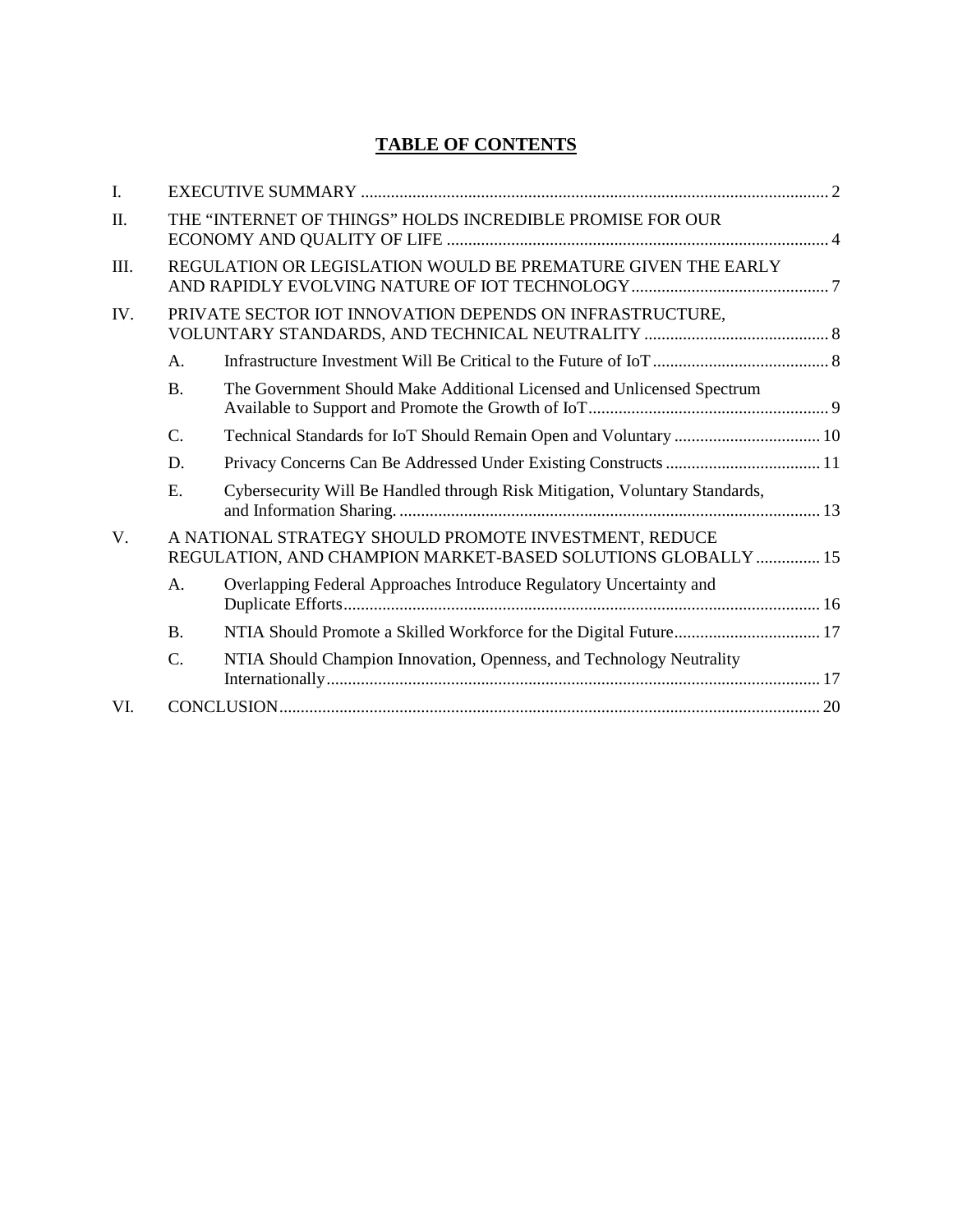#### **Before the DEPARTMENT OF COMMERCE National Telecommunications and Information Administration**

| In the Matter of                              |  |
|-----------------------------------------------|--|
|                                               |  |
| The Benefits, Challenges, and Potential Roles |  |
| for the Government in Fostering the           |  |
| Advancement of the Internet of Things         |  |
|                                               |  |

Docket No. 160331306-6306-01

#### **COMMENTS OF THE U.S. CHAMBER OF COMMERCE CENTER FOR ADVANCED TECHNOLOGY AND INNOVATION**

The U.S. Chamber of Commerce ("Chamber") Center for Advanced Technology and Innovation ("CATI") welcomes the opportunity to provide input to the Department of Commerce in response to the National Telecommunications and Information Administration's ("NTIA") Request for Comments ("Request") on the current technological and policy landscape for the Internet of Things ("IoT").<sup>[1](#page-2-0)</sup> The Request raises important, cross-sector IoT issues relating to innovation, security, privacy, and international harmonization. These issues require careful thought and NTIA's "holistic economic perspective."<sup>[2](#page-2-1)</sup> A green paper or report from NTIA is a good opportunity to identify emerging issues and focus the federal government on productive activities that support IoT. The Chamber identifies below efforts through which federal agencies—collectively and individually—can expand IoT opportunities while appropriately addressing challenges.

<span id="page-2-0"></span> <sup>1</sup> National Telecommunications and Information Administration, *Request for Comments on the Benefits, Challenges, and Potential Roles for the Government in Fostering the Advancement of the Internet of Things*, 81 Fed. Reg. 19956, 11956 (Apr. 6, 2016) ("Request").

<span id="page-2-1"></span><sup>&</sup>lt;sup>2</sup>  $Id$  at 7.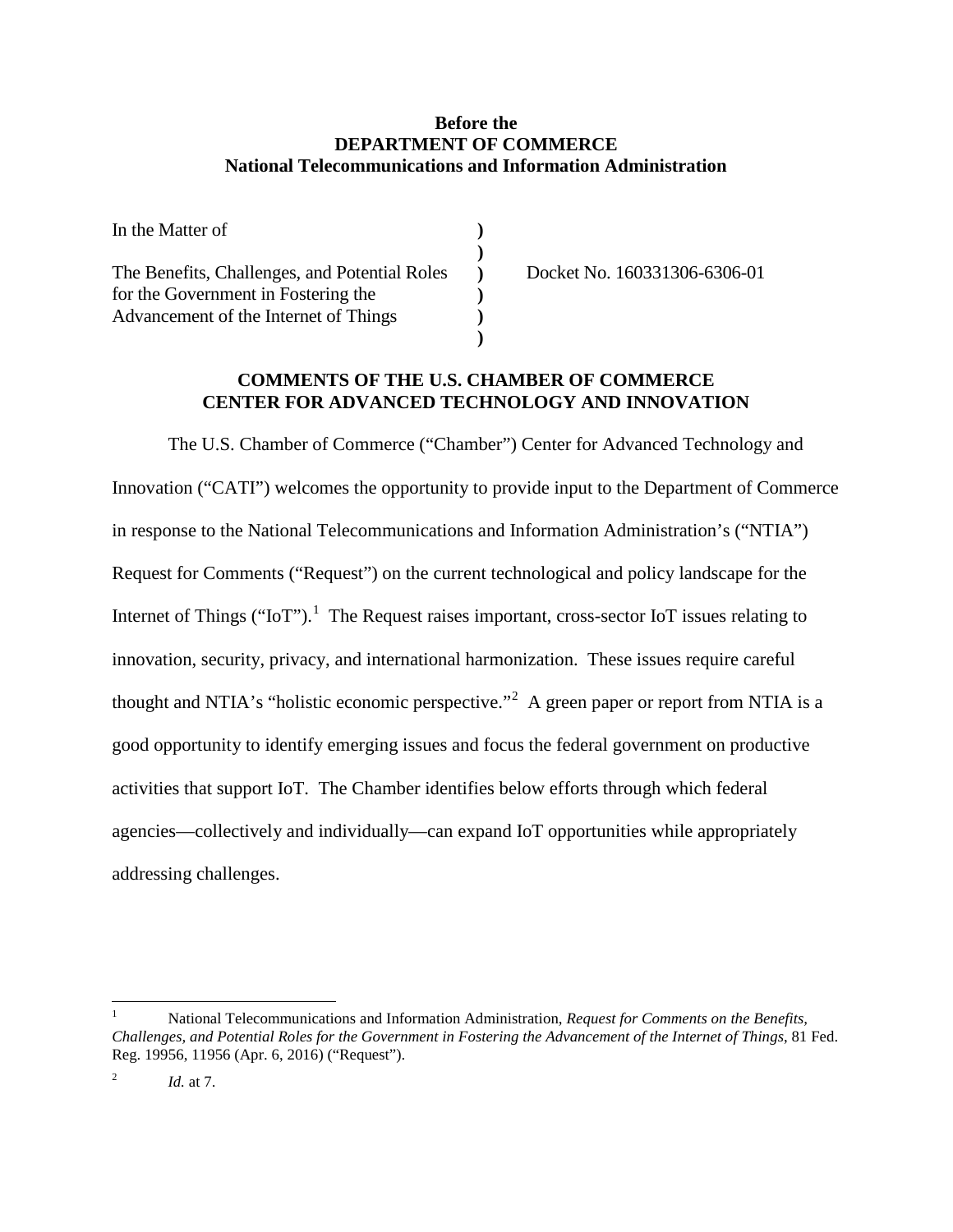#### <span id="page-3-0"></span>**I. EXECUTIVE SUMMARY**

The Chamber recently created the CATI to promote the role of technology in our economy and to advocate for rational policies that drive economic growth, spur innovation, and create jobs. As the nation's voice for small and large businesses, the Chamber understands the transformative opportunities IoT presents for consumers, businesses, and our country's economy. The Chamber also appreciates that regulatory and other barriers can impede the development of a nascent IoT and delay the full realization of its many benefits.

IoT represents the next evolution of the Internet and mobility. Much like the Internet's earlier phases, IoT will flourish under a flexible, non-regulatory policy regime. Indeed, for nearly all of the Internet's existence, neither Congress nor regulators rushed to impose regulations on this transformative, disruptive technology. Instead, the U.S. government followed a "hands-off" approach to regulation, allowing the Internet to evolve in response to the market and technical innovation. Similarly, light regulation and uniform federal policy fostered the explosion of wireless connectivity. Today's mobile Internet ecosystem is a driver of innovation, economic growth, and improved consumer welfare. This transformative growth has occurred largely because of the United States' measured approach to regulation.

The lesson for IoT is clear: farsighted regulatory policies that relieve regulatory barriers have a positive effect on the growth of technologies and services. The winners in this process equally are clear: consumers, who not only benefit from enhanced and expanded services, but also from the economic growth and increased opportunities that flow from them.

Given the unqualified success of this approach, NTIA's focus should be on ensuring a similar enabling environment for IoT. The U.S. government should ensure innovators have the freedom to develop solutions that will drive widespread adoption. While NTIA appropriately notes that legal and regulatory challenges may be associated with aspects of IoT, this was also

2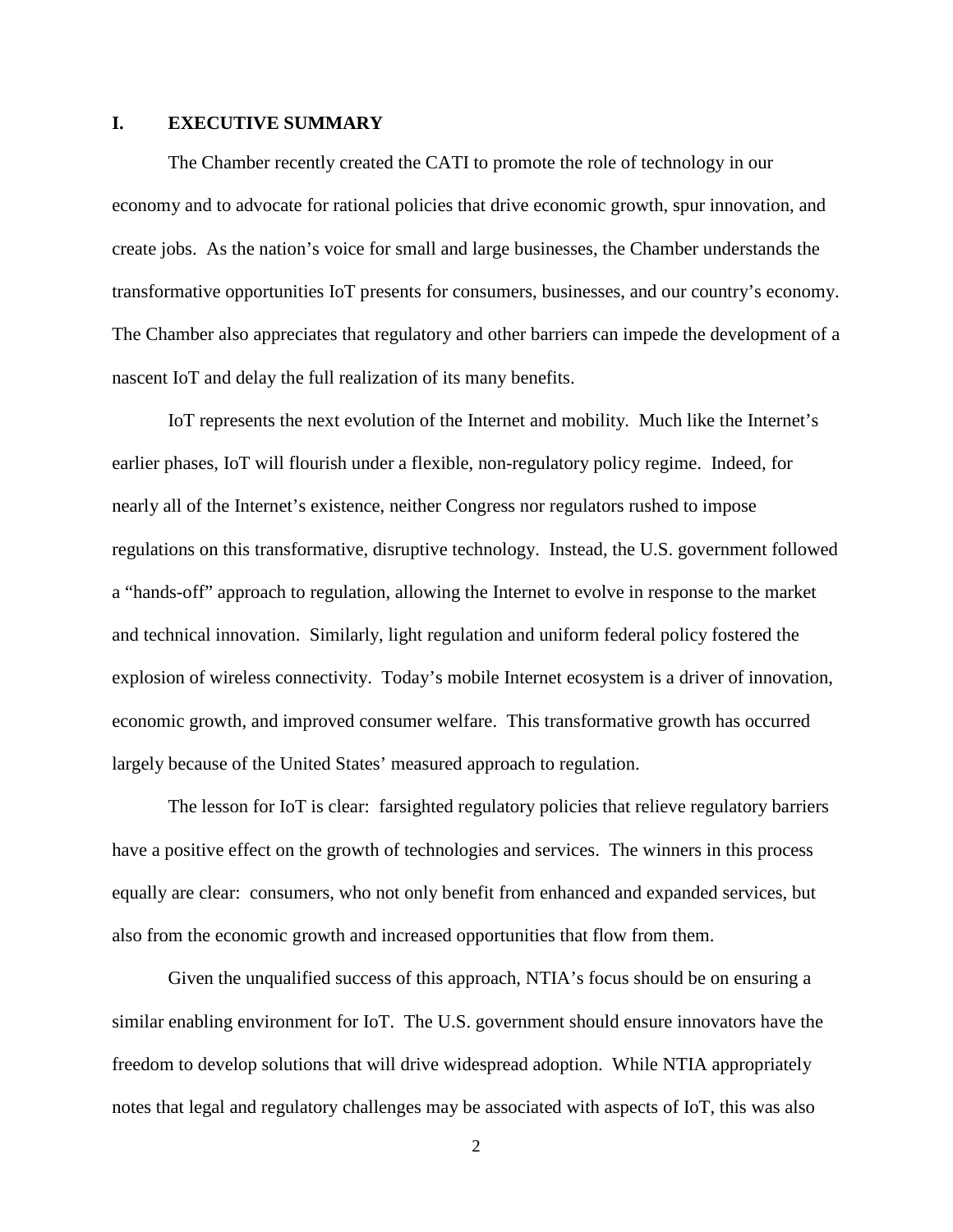true of Internet and mobile connectivity. IoT concerns are nascent and in any event, industry—

working collaboratively with government in an environment of trust—is best positioned to

develop solutions.

As developed below, several steps will help policymakers promote IoT while

appropriately addressing challenges and ensuring broader goals. The Administration should:

- **Work to pass the Developing Innovation and Growing the Internet of Things ("DIGIT") Act**. The DIGIT Act will bring together stakeholders in government and industry to shape IoT policy, ensuring that the United States realizes the full economic potential of IoT and remains a leader in this next chapter of the Internet.
- **Reduce regulatory burdens, compliance costs, and overlap**. A multitude of uncoordinated state and federal efforts in IoT is creating an uncertain regulatory environment. Government should evaluate existing regulatory activities and ensure that they are supportive of IoT and do not constitute unintentional barriers.
- **Remove barriers to investment and infrastructure deployment at all levels**. Infrastructure will be critical for IoT deployment, and the government should look for ways to promote deployment and upgrades of communications networks.
- **Champion voluntary, industry-led, globally recognized, and consensus-based processes for technical and interoperability standards**. Historically, the most effective process for developing standards has been driven by the private sector through a variety of open participation, globally recognized, voluntary, and consensus-based standards groups, industry consortia, and companies.
- **Encourage industry and government collaboration to solve evolving security and privacy challenges**. Prescriptive regulation is unnecessary and unwise at this early stage. Approaches to security and privacy must remain collaborative, flexible, and innovative over the long term—enabling solutions to evolve at the pace of the market.
- **Ensure adequate flexible spectrum is available to support IoT**. Ubiquitous highspeed broadband connections over licensed and unlicensed spectrum are critical to the IoT ecosystem. Efficient management of this scarce resource must be a top priority.
- **Promote a skilled workforce capable of operating in the digital future**. Investment in human capital will determine which countries lead in the IoT.

NTIA has led productive multistakeholder processes relating to emerging technologies.

The Chamber urges NTIA to continue to convene industry, experts, and stakeholders to address

issues that span IoT. This approach is consistent with the Administration's emphasis on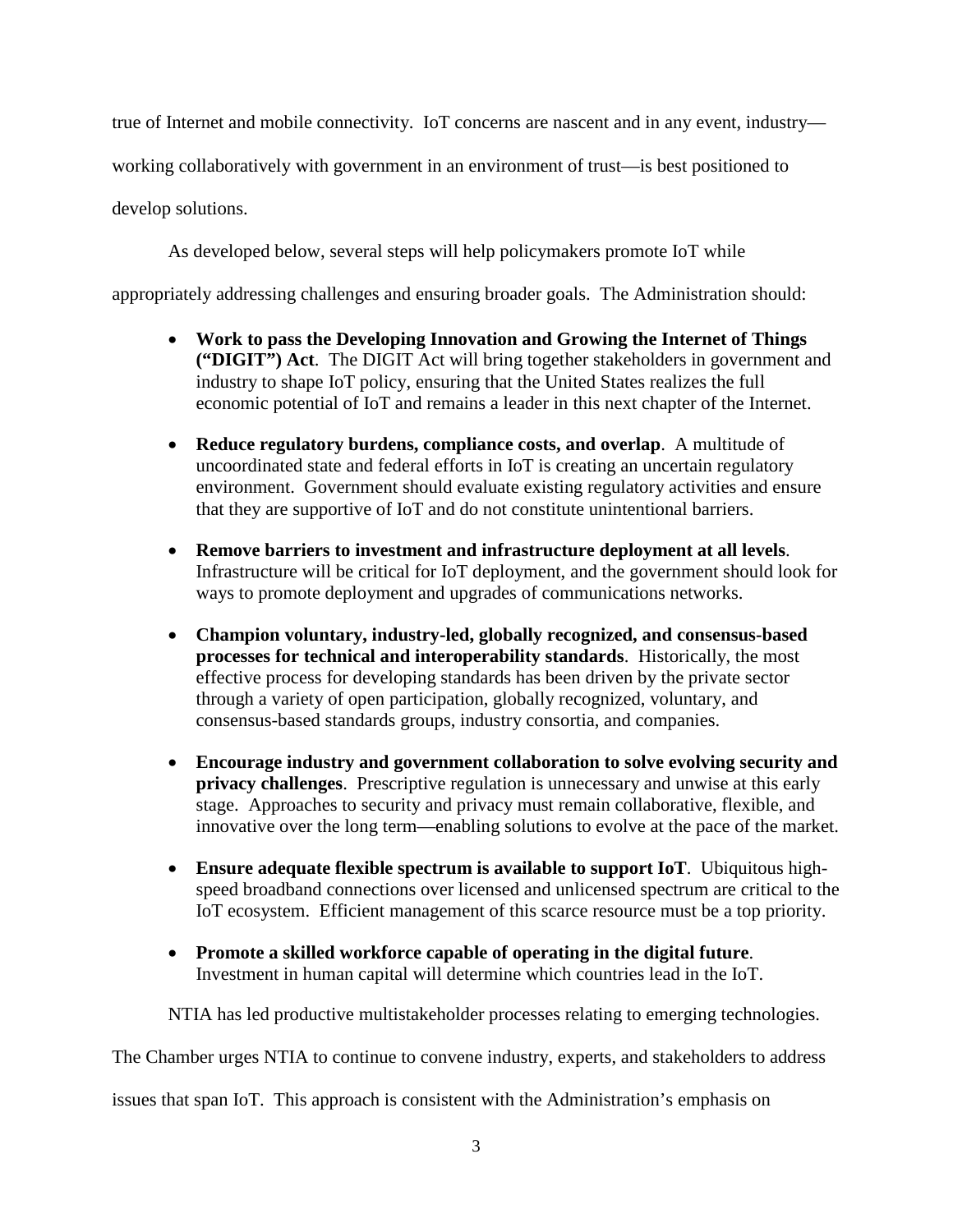multistakeholder efforts that produce voluntary, flexible approaches to promote innovation and avoid balkanization.<sup>[3](#page-5-1)</sup> NTIA should promote "regulatory humility"<sup>[4](#page-5-2)</sup> to ensure that regulators do not inadvertently hinder IoT development.

# <span id="page-5-0"></span>**II. THE "INTERNET OF THINGS" HOLDS INCREDIBLE PROMISE FOR OUR ECONOMY AND QUALITY OF LIFE**

The IoT is empowering people to interact with technology and improve their lives—not only as an evolving technology, but also as a catalyst for innovation. At its core, IoT encompasses unprecedented connectivity. Commissioner Ohlhausen of the Federal Trade Commission ("FTC") aptly described IoT as "[t]he next phase of Internet development [that] is focusing on connecting devices and other objects to the Internet, without the active role of a live person, so that they can collect and communicate information on their own and, in many instances, take action based on the information they send and receive."<sup>[5](#page-5-3)</sup> While it is an evolving concept, IoT includes a myriad of objects—including tags, sensors, and devices—that interact with each other through hardware and software applications to extract meaningful information.

Without question, IoT has revolutionary potential. The IoT "is the next wave of technology, connecting some 50 billion devices, with the potential to unleash significant

<span id="page-5-1"></span> <sup>3</sup> *See, e.g.*, The White House, Report, Consumer Data Privacy in a Networked World: A Framework for Protecting Privacy and Promoting Innovation in the Global Digital Economy, at 2 (Feb. 2012) (lauding multistakeholder processes and voluntary codes of conduct because "flexibility will help promote innovation" and "effective privacy protections by allowing companies… to address the privacy issues that are likely to be most important to their consumers and users, rather than requiring companies to adhere to a single, rigid set of requirements."); Department of Commerce, Commercial Data Privacy and Innovation in the Internet Economy: A Dynamic Policy Framework (Dec. 2010) (government can "coordinate this process, not necessarily by acting as a regulator, but rather as a convener of the many stakeholders").

<span id="page-5-2"></span><sup>4</sup> "Promoting an Internet of Inclusion: More Things AND More People," Remarks of Commissioner Maureen K. Ohlhausen, Consumer Electronics Show, Las Vegas, NV, at 2 (Jan. 8, 2014), ("Ohlhausen 2014 Remarks"), http://www.ftc.gov/sites/default/files/documents/public\_statements/promoting-internet-inclusion-morethings-morepeople/140107ces-iot.pdf.

<span id="page-5-3"></span><sup>5</sup> "The Internet of Things and The FTC: Does Innovation Require Intervention?," Remarks of Commissioner Maureen K. Ohlhausen, U.S. Chamber of Commerce (Oct. 18, 2013), https://www.ftc.gov/sites/default/files/documents/public\_statements/internet-things-ftc-does-innovation-requireintervention/131008internetthingsremarks.pdf.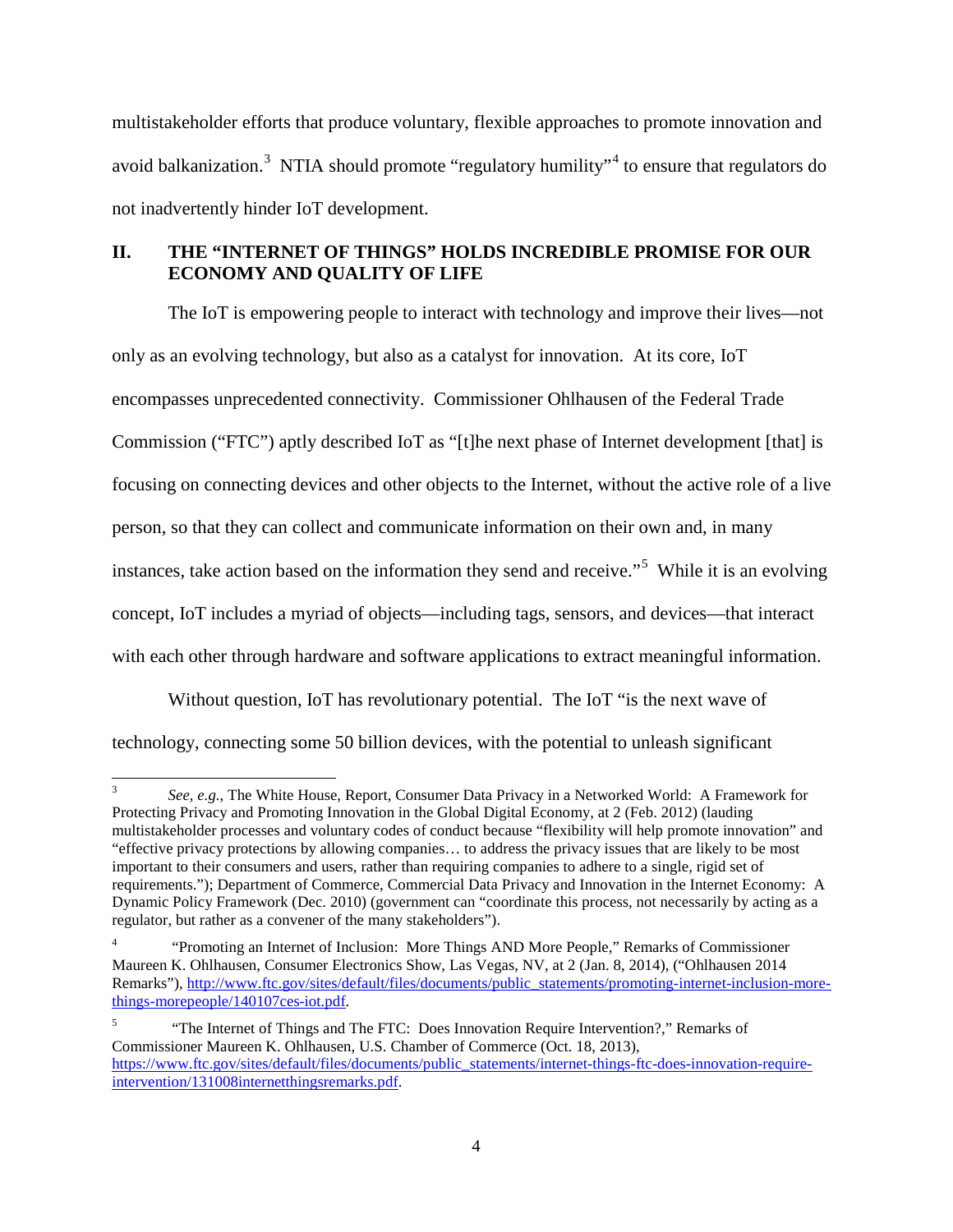economic growth across the country and the world."<sup>[6](#page-6-0)</sup> According to an oft-cited report, there will be more than 50 billion connected devices by 2020—in just five years, the number of connected objects could grow to over 30 times its size in 2009.<sup>[7](#page-6-1)</sup> Analysts predict that IoT will have a total economic impact in the trillions of dollars. By some accounts, "the IoT has a total potential economic impact of \$3.9 trillion to \$11 trillion a year by 2025."<sup>[8](#page-6-2)</sup> In the Chamber's view, "[t]he Internet of Things could add as much as \$15 trillion to global GDP over the next twenty years."<sup>[9](#page-6-3)</sup>

The benefits of increased connectivity will come from two main areas: consumer-facing IoT and industrial or enterprise IoT. While consumer-facing IoT is what most people think of first, the industrial IoT is expected to account for the lion's share of GDP growth. It is important that policymakers not conflate consumer-facing and industrial IoT.

As the Chamber recognizes, "[t]he Internet of Things will lead to smarter homes, smarter cities, enhanced healthcare, and improved efficiency and productivity."[10](#page-6-4) Consumer IoT promises life-changing innovations. Smart homes and home monitoring will promote efficiency, security, and even aging-in-place. Personal wearable and medical devices will improve care and lead to innovations in insurance. Connected and autonomous transportation will improve urban

<span id="page-6-3"></span><sup>9</sup> Letter from William L. Kovacs, U.S. Chamber of Commerce, to Donald S. Clark, Federal Trade Commission, Project No. P135405, at 2 (dated Jan. 10, 2014), https://www.uschamber.com/sites/default/files/documents/files/1.10.14- %20Comments%20on%20the%20Internet%20of%20Things.pdf ("Chamber IoT Letter").

<span id="page-6-0"></span> <sup>6</sup> Amanda Eversole, U.S. Chamber of Commerce, "We've Been Talking About the Internet of Things All Wrong," (Mar. 2, 2016), https://www.uschamber.com/above-the-fold/we-ve-been-talking-about-the-internet-thingsall-wrong.

<span id="page-6-1"></span>Dave Evans, Cisco, The Internet of Things: How the Next Evolution of the Internet is Changing Everything, at 3 (April 2011).

<span id="page-6-2"></span><sup>8</sup> McKinsey Global Institute, Report, Unlocking the Potential of the Internet of Things, at 2 (Jun. 2015), http://www.mckinsey.com/business-functions/business-technology/our-insights/the-internet-of-things-the-value-ofdigitizing-the-physical-world.

<span id="page-6-4"></span><sup>10</sup> *Id*.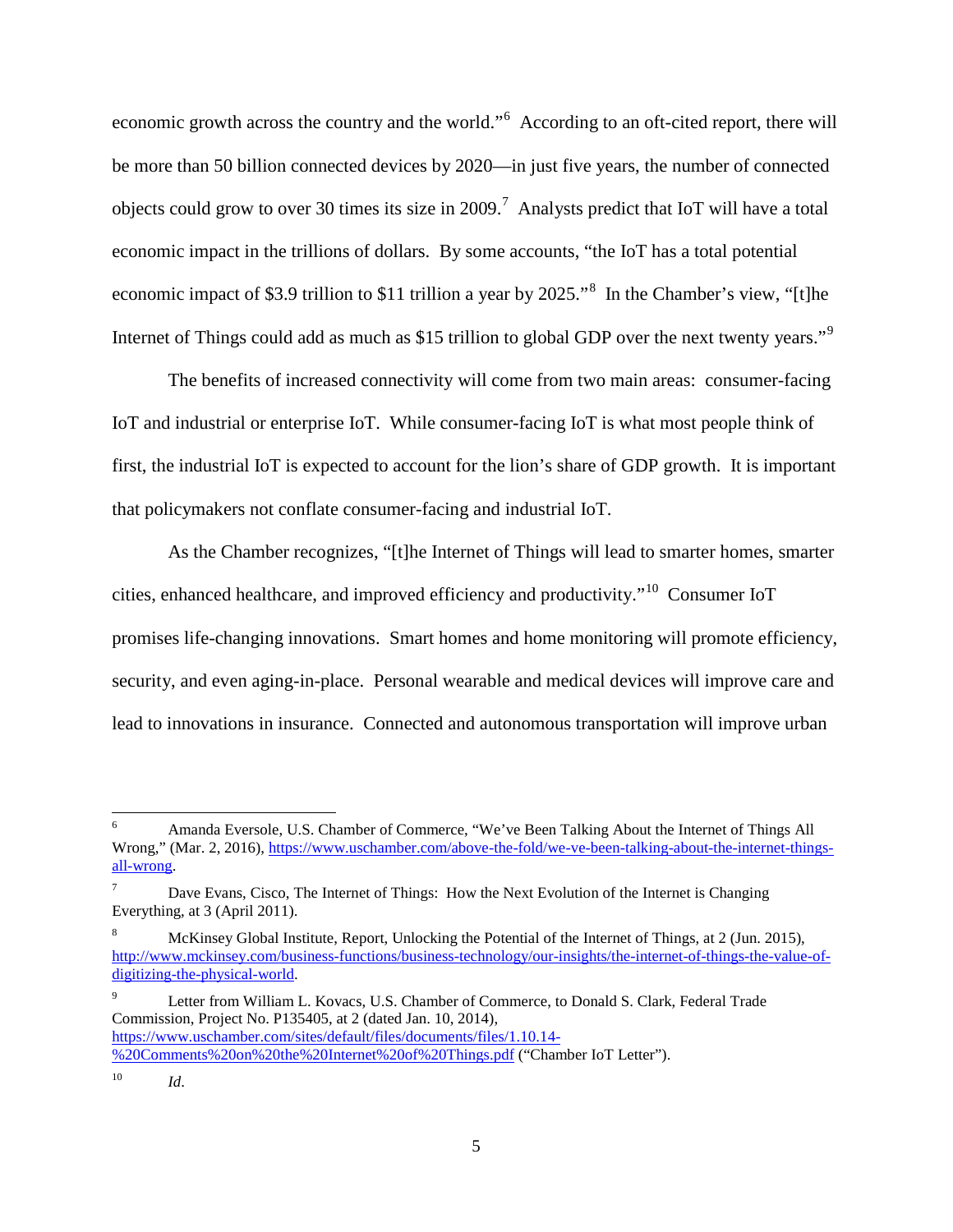planning and automotive safety. Even media platforms will be affected, as smart TVs and Virtual Reality impact how consumers experience the world.

Industrial IoT offers equally important innovations, with enormous potential across the global marketplace in agriculture, manufacturing, transportation, and utilities, to name a few. Industrial IoT can protect employees, increase productivity, manage inventory, improve transportation safety and congestion, conduct predictive maintenance, and spur economic growth and competition. With many potentially disruptive technologies promising higher productivity and greener production, industrial IoT may change the global production of goods and services.

Of course, government also stands to benefit from IoT, which can create efficiencies in public services. By finding new value for citizens, enhancing capabilities, and streamlining processes, IoT may provide a much-needed answer for agencies seeking to meet increasing citizen needs with decreasing budgets. The General Services Administration ("GSA"), for example, is using IoT for building maintenance.<sup>[11](#page-7-0)</sup> Connected apps and devices also have the potential to revolutionize public safety, law enforcement, and military operations.

Much is still unknown about the future of IoT, including industry structures, business models, distribution and supply chains, and uses and flows of data from IoT devices. Ultimately, the benefits of IoT will be limited only by the capacity of innovators and by government decisions to allow barriers to persist or instead to pursue policies that support innovation.

In the meantime, companies of all sizes already are leading the way. Pioneering businesses are collaborating with partners on evolving privacy and security solutions, open, consensus-driven standards, and innovative business models and use cases. Access to capital remains strong, enabling even small firms to bring IoT solutions to market. More than 96

<span id="page-7-0"></span> <sup>11</sup> *See* GovLoop, Report, The Internet of Things: Preparing Yourself for a Connected Government, https://www.vion.com/assets/site\_18/files/gl\_guide\_iot\_final%20(3).pdf.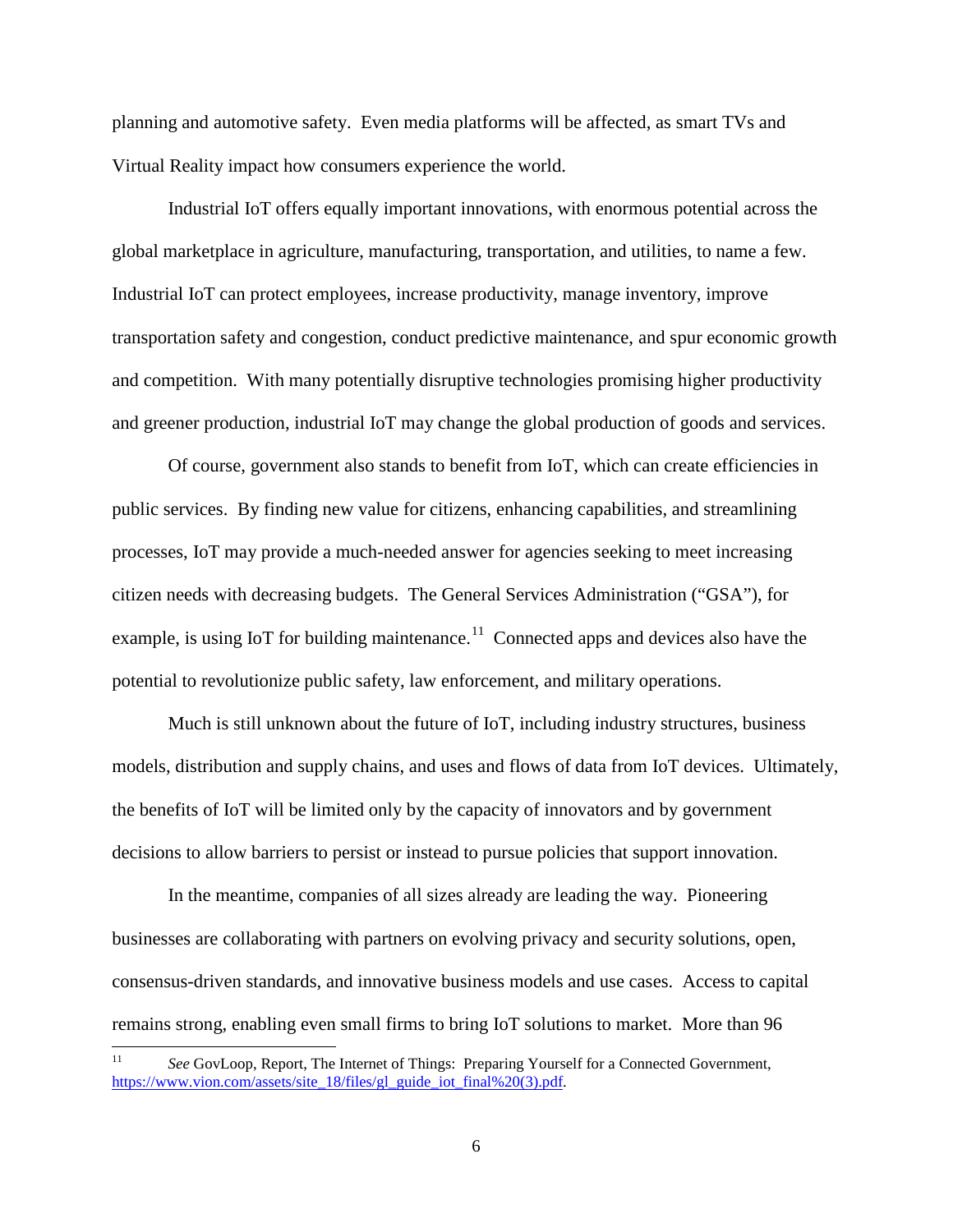percent of Chamber member companies are small businesses, with fewer than 100 employees. CATI understands the challenges facing smaller businesses and encourages the Department of Commerce and NTIA to provide a voice for companies of all sizes in the IoT market.

# <span id="page-8-0"></span>**III. REGULATION OR LEGISLATION WOULD BE PREMATURE GIVEN THE EARLY AND RAPIDLY EVOLVING NATURE OF IoT TECHNOLOGY**

The transformative potential of IoT will be realized only in a hospitable regulatory environment. IoT is at a similar stage as the Internet was in the 1990s—emerging commercially, with diversity and experimentation, competing standards, and unclear consumer expectations. The Internet's unbridled success results from a minimal regulatory framework, which has been the foundation for the United States' global Internet leadership for decades.

That historical record should inform any federal approach to IoT. Prescriptive legislation is unnecessary and unwise. Premature or reflexive regulation can have unintended consequences, by mandating specifications that become obsolete, or worse, by inadvertently creating security vulnerabilities. Those well-documented risks increase when the government tries to regulate a technologically evolving field like IoT. Unnecessary restrictions here risk limiting opportunities—and U.S. competitiveness—in the global marketplace.

Governments and policymakers are best served by applying a light touch. The DIGIT Act illustrates how IoT should be addressed: through collaboration between government and the private sector on future development and innovation. The Chamber supports the DIGIT Act, which would create a process for government and industry to develop recommendations for a national IoT strategy. The DIGIT Act "recognizes the economic potential of the IoT and will help position the U.S. as a leader in this next chapter of the Internet."<sup>[12](#page-8-1)</sup>

<span id="page-8-1"></span><sup>&</sup>lt;sup>12</sup> U.S. Chamber of Commerce, "U.S. Chamber's CATI Commends Internet of Things Working Group, Highlights Economic Benefits of Innovative Technology" (Mar. 1, 2016), https://www.uschamber.com/press-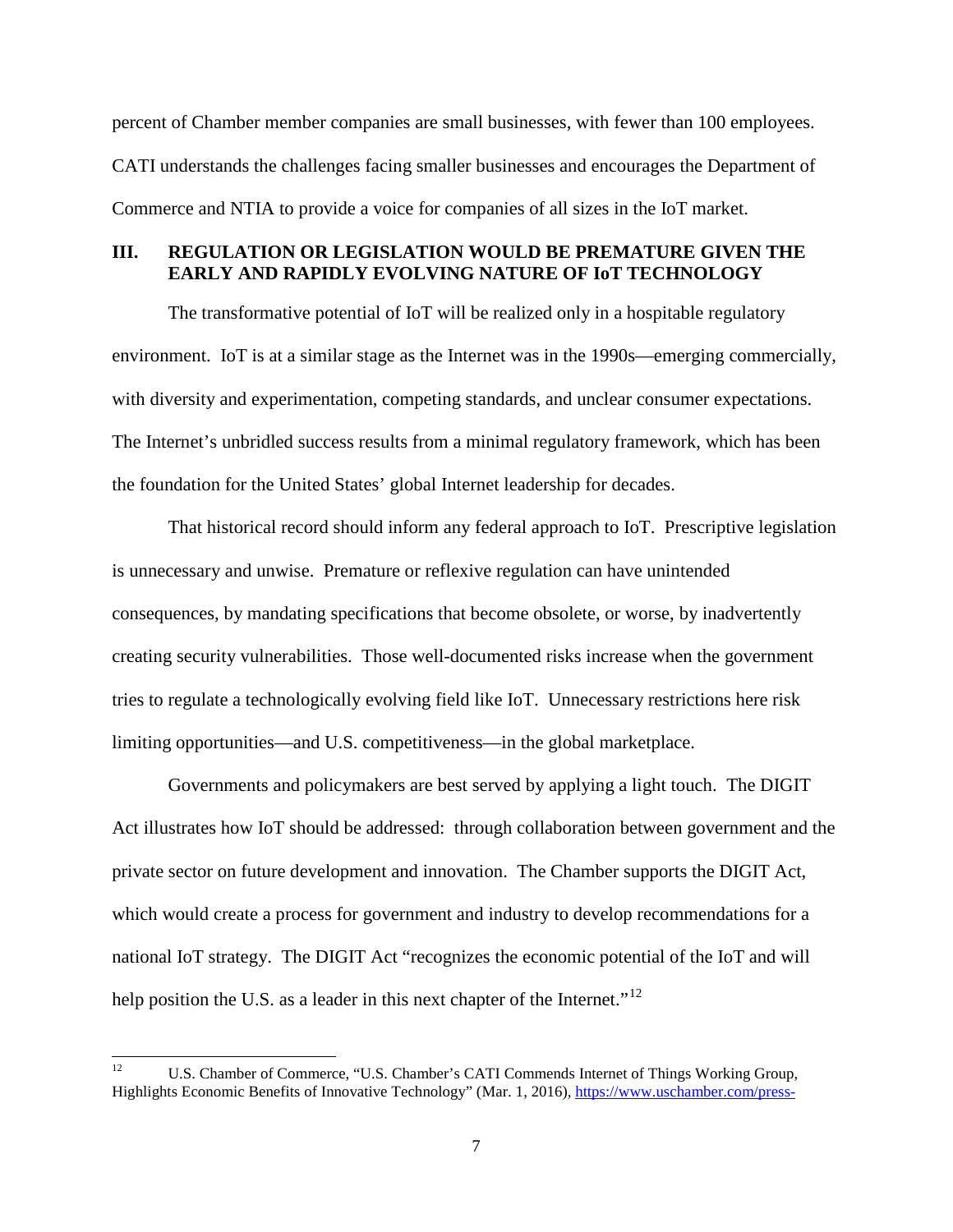Regulators should refrain from reflexive regulation at this juncture. Even after a national IoT strategy is developed, they should proceed with caution. IoT technology and use will change rapidly, and should be guided by technological advancements, not regulatory classifications or silos.<sup>13</sup> The U.S. government should exercise regulatory restraint, reduce barriers, and empower innovators to develop products that will drive demand.

#### <span id="page-9-0"></span>**IV. PRIVATE SECTOR IoT INNOVATION DEPENDS ON INFRASTRUCTURE, VOLUNTARY STANDARDS, AND TECHNICAL NEUTRALITY**

#### **A. Infrastructure Investment Will Be Critical to the Future of IoT**

<span id="page-9-1"></span>Widespread adoption of IoT in homes, cities, and industries will place demands on communication infrastructures and services. Infrastructure will be critical, and the government should look for ways to promote investment, deployment and upgrades of communications networks, including next-generation cellular ("5G") and Wi-Fi. Lack of infrastructure will hinder IoT.

Federal policy has long sought to promote infrastructure improvements to expand communications networks. Wireless operators alone are expected to invest \$35 billion annually in mobile broadband infrastructure.<sup>14</sup> This investment is even more critical in a world of burgeoning demand for data services, including IoT. Wireless broadband availability is not only covering more of the population, infrastructure providers are "laying the rails" inside buildings, underground in metros, on university and corporate campuses, in stadiums, retail outlets, and on airplanes. Infrastructure must be built where people and objects congregate.

 $\overline{a}$ 

release/us-chamber-s-cati-commends-internet-things-working-group-highlights-economic-benefits.

<span id="page-9-2"></span><sup>13</sup> Ohlhausen 2014 Remarks, at 1-2 ("It is thus vital that government officials, like myself, approach new technologies with a dose of regulatory humility. We can accomplish this by educating ourselves and others about innovation, understanding its effects on consumers and the marketplace, and identifying benefits and likely harms.").

<span id="page-9-3"></span><sup>14</sup> Alan Pearce, Ph.D., J. Richard Carlson, MBA, Michael Pagano, Ph.D., Report, Wireless Broadband Infrastructure: A Catalyst For GDP And Job Growth 2013–2017 (Sept. 2013).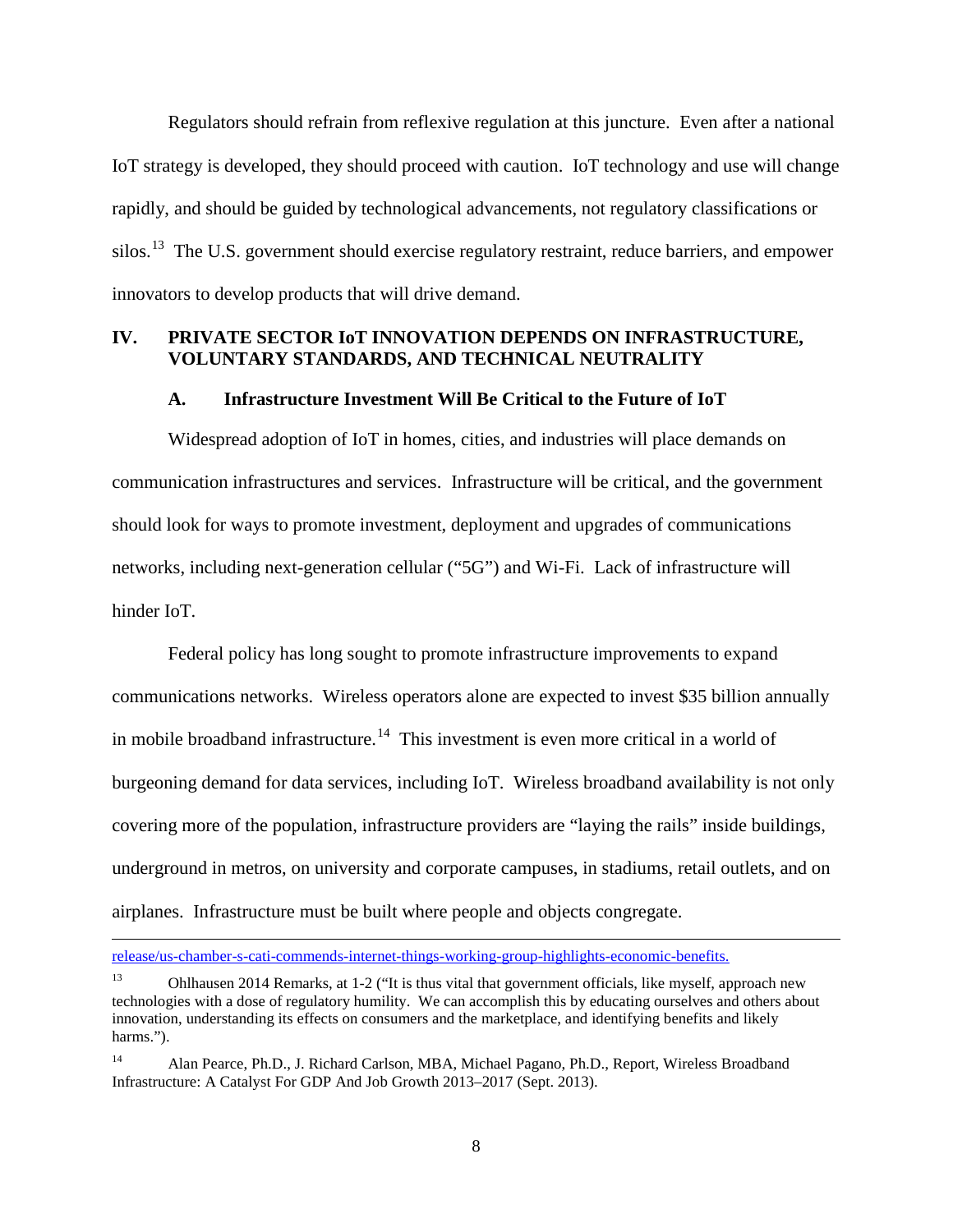Congress and the Federal Communications Commission ("FCC"), however, have noted that "unreasonable delays" and limits through zoning and access restrictions at the state and local level have been "obstruct [ing] the provision of wireless services."<sup>15</sup> NTIA, the FCC, and all agencies should reduce regulation and limit federal, state, and local barriers to infrastructure deployment. Infrastructure investment will not only be critical to realizing IoT's full potential, it is capable of rapidly creating jobs and technologies that will maintain the nation's technological, political, and economic position.

### <span id="page-10-0"></span>**B. The Government Should Make Additional Licensed and Unlicensed Spectrum Available to Support and Promote the Growth of IoT**

A key building block for IoT is access to spectrum under the right terms and conditions. Ubiquitous, high-speed broadband connections over licensed and unlicensed spectrum are critical. The FCC's expert IoT working group predicts IoT will add significant load to existing services, such as Wi-Fi and 4G mobile networks.<sup>[16](#page-10-2)</sup> With analysts heralding some 50 billion connected devices by 2020, the need for additional spectrum for IoT is clear. Effective management of this increasingly scarce resource must be a top priority.

Spectrum needs for IoT will vary depending on technology, from Wi-Fi, Ethernet, Bluetooth, cellular and other communications technologies. Choice of spectrum for different deployments will depend on many factors, including mobility, coverage, QoS/latency, interference resistance, robustness, cost, power consumption, expected life span, and security

<span id="page-10-1"></span> <sup>15</sup> *Petition for Declaratory Ruling to Clarify Provisions of Section 332(7)(B)*, Order, 24 FCC Rcd 13994, 14006 (2009); *see also* Spectrum Act provisions promoting colocation of wireless equipment, 47 U.S.C. § 1455, and regulations implementing same, 47 C.F.R. § 1.40001. As the FCC and courts have observed, "'[d]espite the widely acknowledged need for additional wireless infrastructure, the process of deploying these facilities can be expensive, cumbersome, and time-consuming …[and] local and Federal review processes can slow deployment substantially, even in cases that do not present significant concerns.'" *Montgomery County Md. v. FCC*, 811 F.3d 121, 125-26 (2016) (quoting *In re Acceleration of Broadband Deployment by Improving Wireless Facilities Siting Policies*, 29 FCC Rcd. 12865 ¶¶ 9-10 (Oct. 17, 2014), amended by 30 FCC Rcd. 31 (Jan. 5, 2015)).

<span id="page-10-2"></span><sup>16</sup> *See* FCC Technological Advisory Council, Presentation, at 12 (2014), https://transition.fcc.gov/bureaus/oet/tac/tacdocs/meeting61014/TACmeetingslides6-10-14.pdf.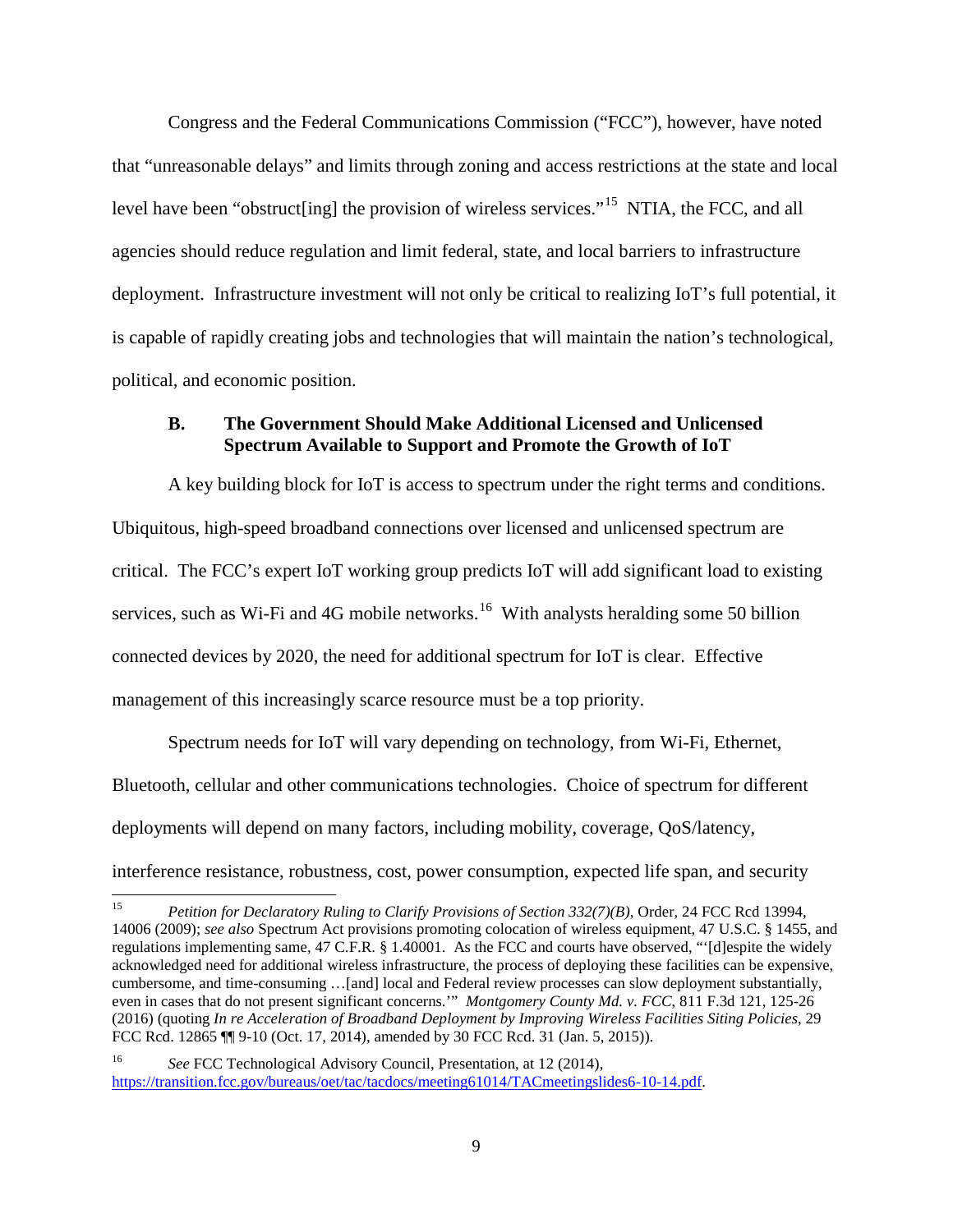needs. It is clear, however, that the number of devices and the nature of traffic will require far more spectrum than is commercially available today.

Government must work with industry to ensure that innovation within and across industry verticals has adequate, flexible spectrum. NTIA and the FCC must be aggressive in making additional licensed and unlicensed spectrum available. Where appropriate, NTIA and the FCC must be creative with spectrum sharing—while protecting incumbents from interference—so that limited resources are used efficiently. Otherwise, uncertainty regarding spectrum will discourage investment and innovation.

#### **C. Technical Standards for IoT Should Remain Open and Voluntary**

<span id="page-11-0"></span>Technical standardization can reduce barriers to entry to IoT markets and increase economies of scale. However, standards need to be voluntary and carefully designed so that they do not constrain innovation. Historically, the most effective process for developing technical and interoperability standards has been driven by the private sector through open participation, globally recognized, voluntary, and consensus-based standards organizations, industry consortia, and individual companies working together. Governments and policymakers should encourage open standards and commercially available solutions to accelerate innovation and adoption.

The IoT marketplace currently is aligning around industry verticals that are starting to deploy solutions. Although a fragmented ecosystem with non-interoperable technologies could undermine the efficiencies achieved by large economies of scale, tying industry at this early stage to burdensome, conflicting, or one-size-fits-all standards would be harmful. Rapid innovation likely will mean that early approaches quickly will be surpassed. In addition, mandatory standards could tie users to a specific vendor or country requirement to the exclusion of others, which may drive up costs and create barriers to innovation.

10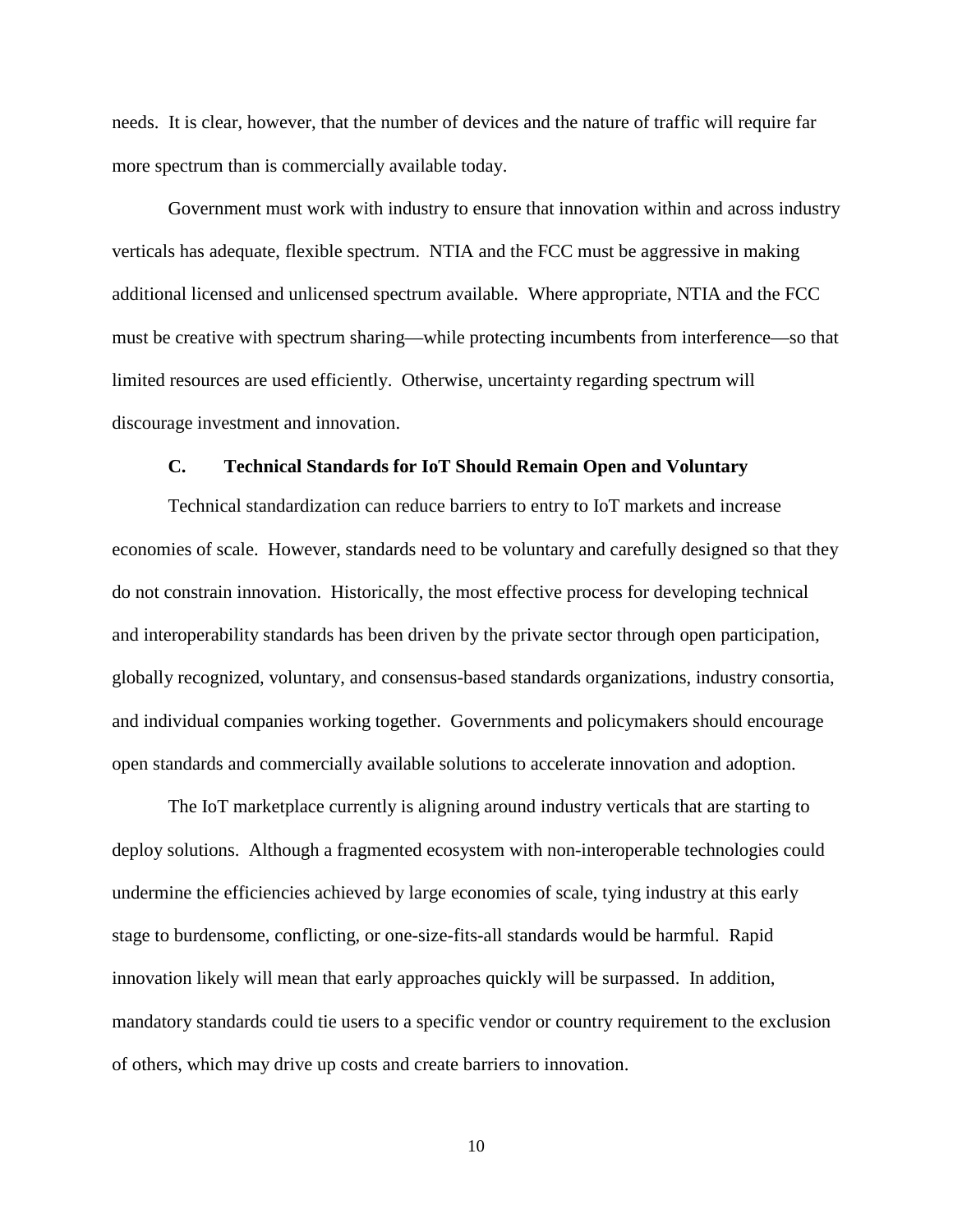Voluntary, industry-led, globally recognized standards can drive secure, flexible, and interoperable solutions that scale across a global IoT ecosystem. Recent standardization efforts for cybersecurity provide a useful example. Like IoT, efforts to improve cybersecurity must reflect the borderless and interconnected nature of our digital environment. Cybersecurity efforts are optimal when they reflect globally recognized standards and industry-driven practices. Cybersecurity standards, guidance, and best practices typically are led by the private sector and adopted on a voluntary basis; they are most effective when developed and recognized globally.<sup>[17](#page-12-1)</sup>

Ultimately, technological maturity and user choice will identify optimal standardization. Whether the topic is interoperability, IP address assignments, cybersecurity, or other technical questions, government should encourage industry collaboration in open participation, globally recognized, consensus-based, and voluntary standards efforts. Government also should champion appropriate standards efforts internationally. This is consistent with federal law promoting commercially driven solutions and reflects the need for standards to mature long before even being considered for incorporation into federal regulatory obligations.<sup>[18](#page-12-2)</sup>

#### **D. Privacy Concerns Can Be Addressed Under Existing Constructs**

<span id="page-12-0"></span>Without evidence of heightened privacy concerns or consumer harm, there is no reason not to allow the IoT market mature under the frameworks that exist for protecting consumers' legitimate privacy interests. In its recent Staff Report on IoT, the FTC concluded that there was not yet a need to regulate consumer-facing IoT privacy.<sup>19</sup> The Chamber agrees. As with other

<span id="page-12-1"></span><sup>&</sup>lt;sup>17</sup> Letter from Ann M. Beauchesne, U.S. Chamber of Commerce to Michael Hogan and Elaine Newton, National Institute of Standards and Technology (NIST) re: Draft Report on Strategic U.S. Government Engagement in International Standardization to Achieve U.S. Objectives for Cybersecurity (Sept. 24, 2015).

<span id="page-12-2"></span><sup>18</sup> *See, e.g.,* Office of Management and Budget, OMB Circular A-119, https://www.whitehouse.gov/sites/default/files/omb/inforeg/revised\_circular\_a-119\_as\_of\_1\_22.pdf; *see also* National Technology Transfer and Advancement Act, Public Law 104-113 (1996).

<span id="page-12-3"></span><sup>&</sup>lt;sup>19</sup> Federal Trade Commission, Staff Report, Internet of Things: Privacy & Security in a Connected World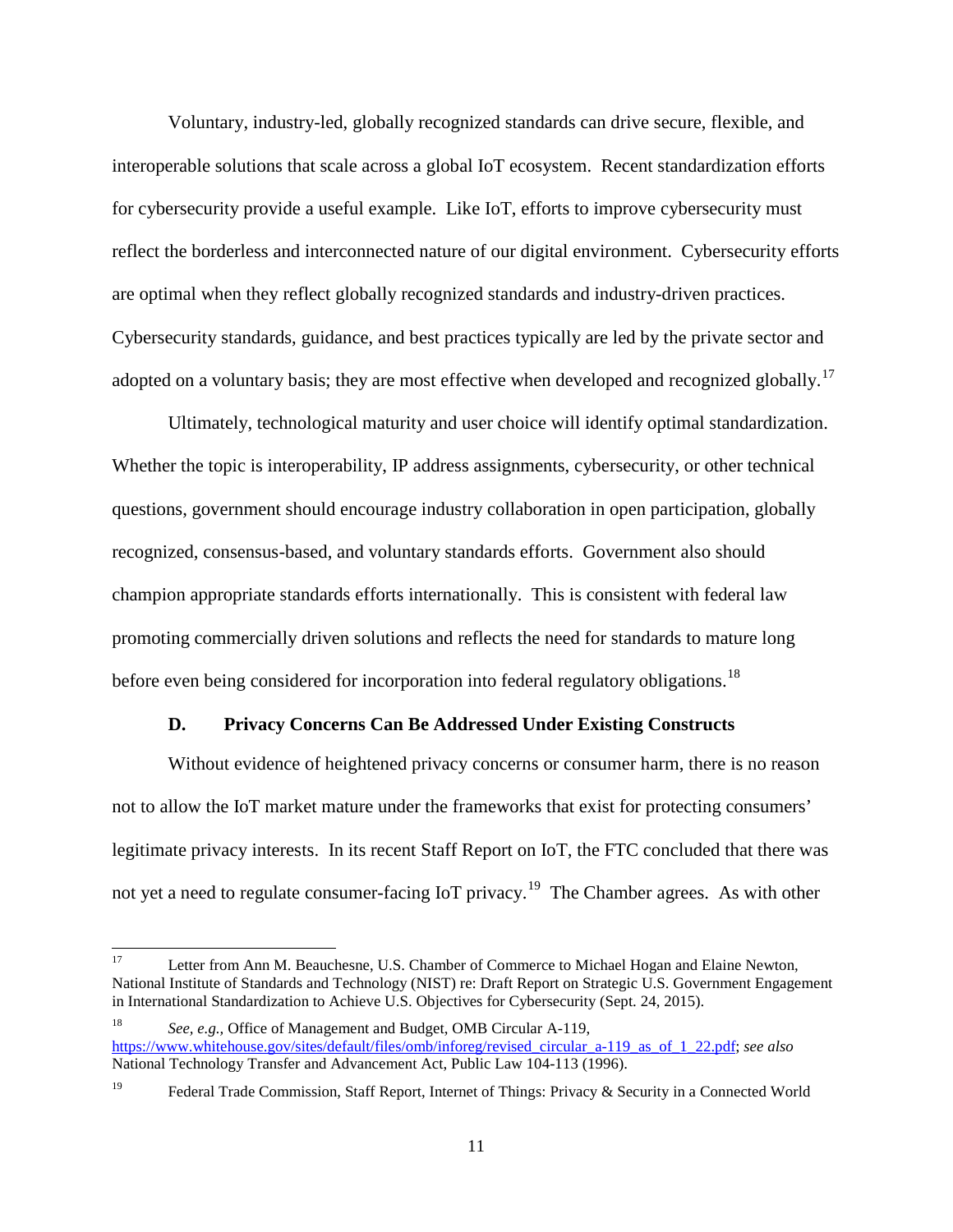technologies, the onus is on industry to safeguard consumers and their data, and to communicate appropriate information, consistent with existing privacy regimes. Any consideration of consumer-based IoT privacy should be part of a bigger discussion, which can examine the immense benefits from new uses, as well as best practices, disclosure, and self-regulation.<sup>[20](#page-13-0)</sup>

Prescriptive regulation entails significant costs. We are in the early stages of IoT, and it is not yet clear what heightened privacy concerns IoT poses, if any. Indeed, the privacy issues raised by IoT may be similar to those raised by existing technologies, such as cloud computing; existing approaches are evolving at the pace of the market to safeguard legitimate privacy interests. Moreover, the FTC has not been shy about monitoring consumer-facing IoT and pursuing fraud, misrepresentation, and allegedly unreasonable practices, as it does with other consumer-facing technologies and products.<sup>21</sup>

The FTC and others must resist a temptation to pursue prescriptive solutions to hypothetical problems.<sup>22</sup> For example, in its Staff Report, the FTC suggested practices for data minimization. Because such reports inadvertently can become the basis for enforcement or regulation as they filter through government, government should not follow a "precautionary principle" that might prematurely elevate concerns and chill innovation.

<sup>21</sup> Michael Hendrix, "With the Internet of Things, What's to Fear?" (Jan. 29, 2015), https://www.uschamberfoundation.org/blog/post/internet-things-whats-fear/42532.

 $\overline{a}$ 

<sup>(</sup>Jan. 2015), https://www.ftc.gov/system/files/documents/reports/federal-trade-commission-staff-report-november-2013-workshop-entitled-internet-things-privacy/150127iotrpt.pdf.

<span id="page-13-0"></span><sup>&</sup>lt;sup>20</sup> For example, the automotive industry has voluntarily developed and adopted best practices and guidelines to protect consumer privacy. These principles are based on the Fair Information Practice Principles. See Privacy Principles for Vehicle Technologies and Services (Nov. 13, 2014), http://www.globalautomakers.org/media/papersand-reports/privacy-principles-for-vehicle-technologies-and-services.

<span id="page-13-1"></span><sup>21</sup> *See, e.g.,* TRENDNet, Inc., (Feb. 2014) (the FTC's "first action against a marketer of an everyday product with interconnectivity to the Internet and other mobile devices– commonly referred to as the 'Internet of Things.'")

<span id="page-13-2"></span><sup>&</sup>lt;sup>22</sup> Registered Perspective on Copyright Review, H. Comm. on the Judiciary (Apr. 29, 2015) (Statement of the U.S. Chamber of Commerce).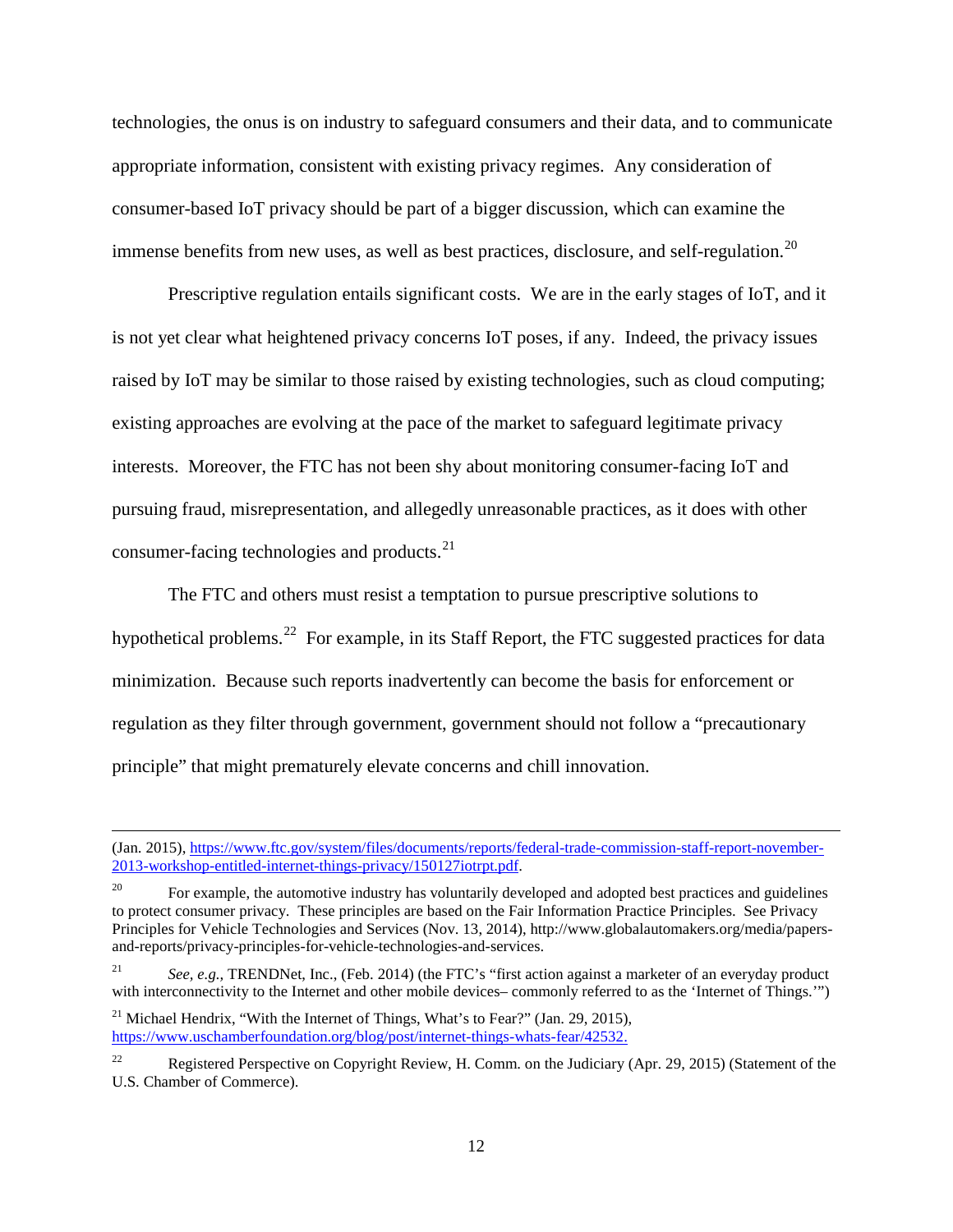To ensure that any future consumer privacy efforts are properly focused, the Chamber suggests that agencies await the DIGIT Act or a similar public and private sector collaboration on a national IoT strategy. Once a national IoT plan is published and IoT use cases are developed, NTIA can oversee a thorough analysis, with private sector collaboration, to determine if there are any gaps or barriers in existing privacy rules and best practices.

NTIA also should call for enterprise or industrial IoT to be carved out of any FTC effort on privacy. The FTC Staff Report acknowledges that the FTC's interest is limited to consumer IoT devices.<sup>[23](#page-14-1)</sup> And, whatever privacy efforts are taken, non-personally identifiable data should continue to be excluded, to continue to encourage appropriate data anonymization.

# <span id="page-14-0"></span>**E. Cybersecurity Will Be Handled through Risk Mitigation, Voluntary Standards, and Information Sharing.**

Security is a foundational element, and IoT stakeholders are proactively responding to evolving threats. The wireless sector uses a multilayered, risk-based approach that draws from the entire ecosystem—carriers, OEMs, hardware manufacturers, OS developers, app developers and stores, and users—to address security risks. Industry is tackling security across verticals, including cars, medical devices, wearables, and home products. Public-private partnerships are looking at issues, and industry-focused Information Sharing and Analysis Centers ("ISACs") and Information Sharing and Analysis Organizations ("ISAOs") are sharing information.<sup>24</sup> Third party global standards bodies also are actively engaged. There is no one-size-fits-all approach, and regulation is not the solution. Cybersecurity risks are constantly evolving, so pre-defined, solutions quickly become obsolete. Worse, they could provide bad actors a roadmap for attack.

<span id="page-14-1"></span><sup>&</sup>lt;sup>23</sup> FTC Staff Report at i.

<span id="page-14-2"></span><sup>24</sup> *See, e.g*., Automotive ISAC; National Health ISAC; Financial Services ISAC; Comm-ISAC.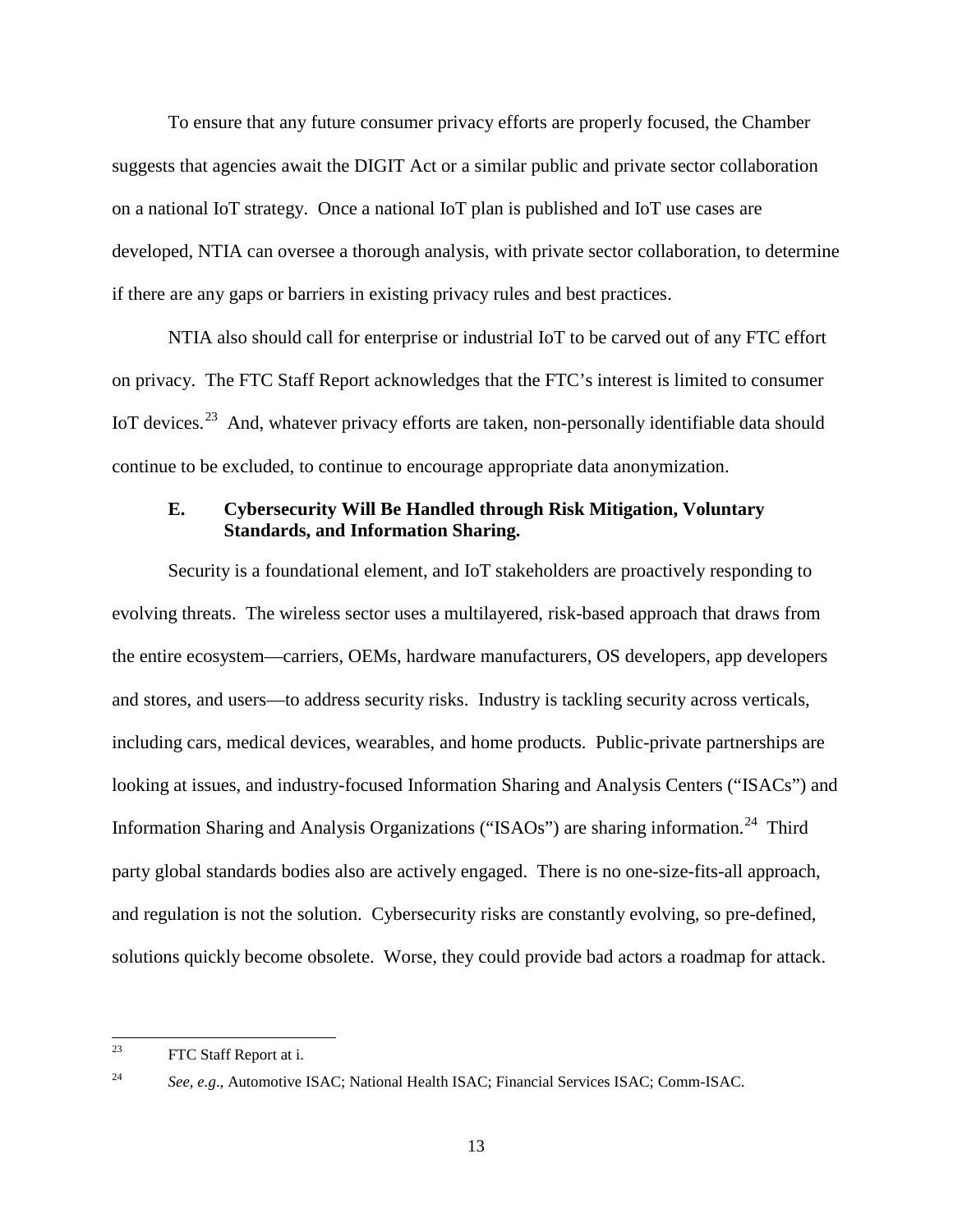The best way to address cybersecurity in IoT is through voluntary risk management,  $2^5$ investment, $^{26}$  $^{26}$  $^{26}$  and information sharing. Collaboration is critical, and was appropriately promoted in long-sought legislation on cybersecurity information sharing that became law in 2015. The government should examine how to facilitate additional cooperation.

IoT use cases will have different vulnerabilities and risk mitigation, which is why it is important to consider IoT security in the context of a larger discussion. Stakeholders may consider encryption of communications and data, where appropriate. However, encryption will not be appropriate for every sector or use case and is not suitable for a mandate. Stakeholders also may need to balance intellectual property issues as part of their security strategy. Security researchers call for broader copyright circumvention freedom, but "[t]he basic protection against the hacking of copyrighted works has long been understood to be a fundamental aspect of promoting licensed, lawful access to works online."<sup>[27](#page-15-2)</sup> As a foundational matter, the government should not "undermine the protection of section 1201 of the [Digital Millennium Copyright Act]."<sup>[28](#page-15-3)</sup> Finally, stakeholder may face questions about vulnerability disclosures. NTIA has a multistakeholder process for this purpose and notes that "[b]est practices for vulnerability disclosure do exist."<sup>[29](#page-15-4)</sup> Any next steps must promote appropriate research, protect intellectual property, and encourage responsible vulnerability disclosures by avoiding unnecessary customer alarm or regulatory overreaction.

<span id="page-15-0"></span> <sup>25</sup> *See, e.g.*, National Institute of Standards and Technology, Framework for Improving Critical Infrastructure Cybersecurity (Feb. 12, 2014) ("NIST Cybersecurity Framework").

<span id="page-15-1"></span><sup>26</sup> Gartner predicts that worldwide spending on IoT security alone will reach \$547 million in 2018. Garnter, Press Release, "Gartner says Worldwide IoT Security Spending to Reach \$348 Million in 2016" (Apr. 25, 2016).

<span id="page-15-2"></span><sup>&</sup>lt;sup>27</sup> Registered Perspective on Copyright Review, H. Comm. on the Judiciary, at 6 (Apr. 29, 2015) (Statement of the U.S. Chamber of Commerce).

<span id="page-15-3"></span><sup>28</sup> *Id*.

<span id="page-15-4"></span><sup>&</sup>lt;sup>29</sup> NTIA, "Multistakeholder Process: Cybersecurity Vulnerabilities" (Apr. 8, 2016), https://www.ntia.doc.gov/other-publication/2016/multistakeholder-process-cybersecurity-vulnerabilities.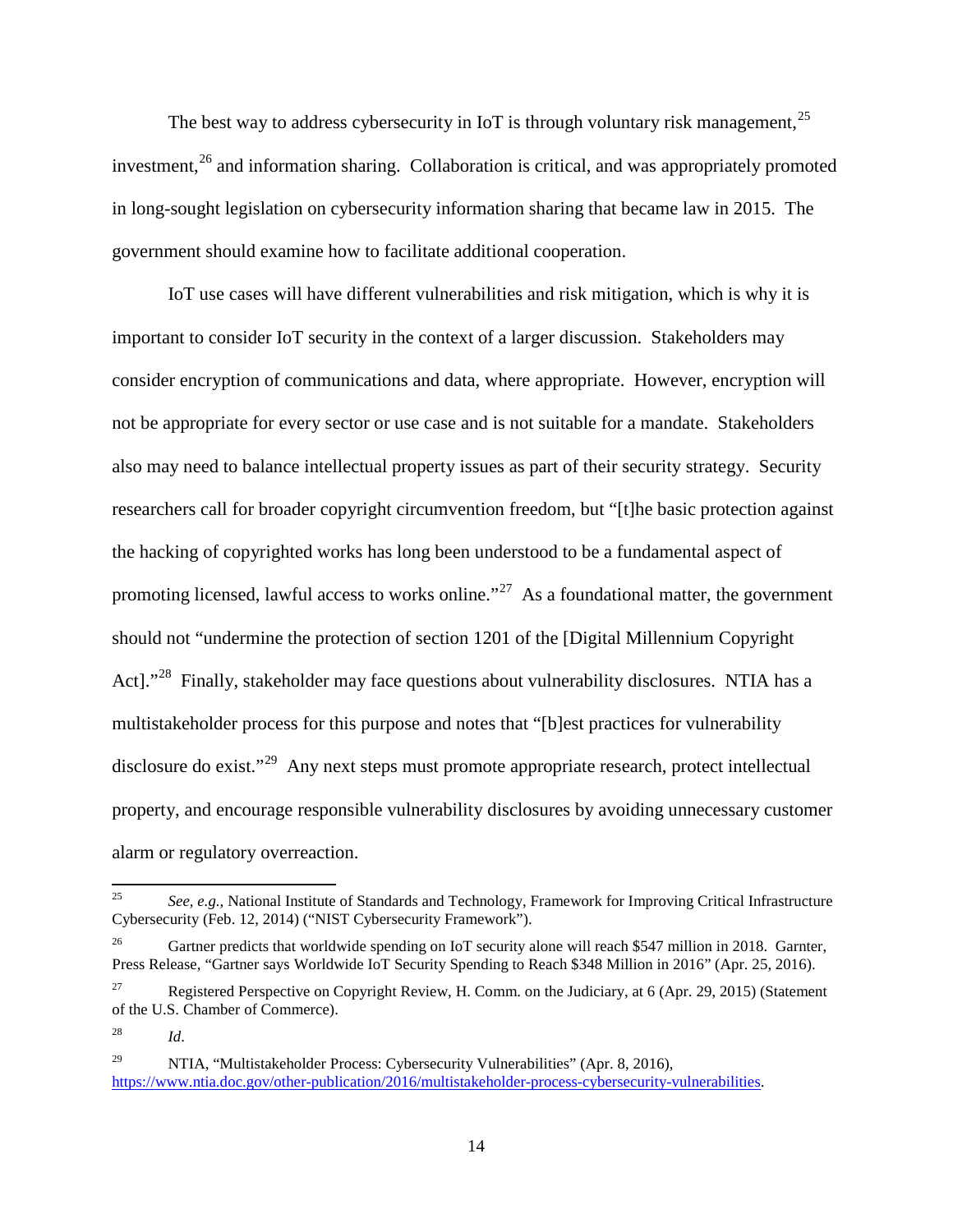When it comes to cybersecurity, the Chamber has been promoting the National Institute of Standards and Technology ("NIST") Framework for Improving Critical Infrastructure Cybersecurity ("Framework") since it was released in 2014.<sup>30</sup> Chamber members contributed to and are using the framework to manage cybersecurity risks to information networks and systems. Industry is working with government to strengthen information networks and systems. The Framework is effective and cost-efficient for many private-sector organizations because NIST identifies a flexible suite of standards, guidance, and best practices, but avoids presuming to tell companies how to use them.

Security for IoT must remain collaborative, flexible, and innovative—enabling solutions to evolve with the market. These non-regulatory, cooperative, and efficient qualities have drawn industries to the NIST Framework, which is applicable regardless of where a business' operations are situated internationally, and can enhance the cybersecurity of the IoT ecosystem.<sup>[31](#page-16-2)</sup>

### <span id="page-16-0"></span>**V. A NATIONAL STRATEGY SHOULD PROMOTE INVESTMENT, REDUCE REGULATION, AND CHAMPION MARKET-BASED SOLUTIONS GLOBALLY**

NTIA should consider how to streamline regulation and remove barriers at the federal, state, and local levels. As NTIA has noted, a "patchwork of regulation threatens to increase costs and delay the launch of new products and services. That, in turn, could dampen investment."<sup>32</sup> Economies of scale mean that larger markets will be important to innovation and connectedness. NTIA should champion an enabling environment domestically and globally.

<span id="page-16-1"></span> <sup>30</sup> *See* NIST Cybersecurity Framework.

<span id="page-16-2"></span><sup>&</sup>lt;sup>31</sup> U.S. Chamber letter to NIST regarding views on the Framework for Improving Critical Infrastructure Cybersecurity, http://csrc.nist.gov/cyberframework/rfi\_comments\_02\_09\_16.html (Feb. 9, 2016); U.S. Chamber letter to the European Commission's (EC's) related to the commission's request for stakeholders' views on cybersecurity public-private partnerships (Mar. 11, 2016), https://www.uschamber.com/comment/industrycomment-letter-european-commission-future-cyber-public-private-partnerships.

<span id="page-16-3"></span><sup>32</sup> Alan Davidson and Linda Kinney, "Fostering Investment and Innovation in Smart Cities and the Internet of Things (IoT)," NTIA, (Feb. 25, 2016), https://www.ntia.doc.gov/blog/2016/fostering-investment-and-innovation-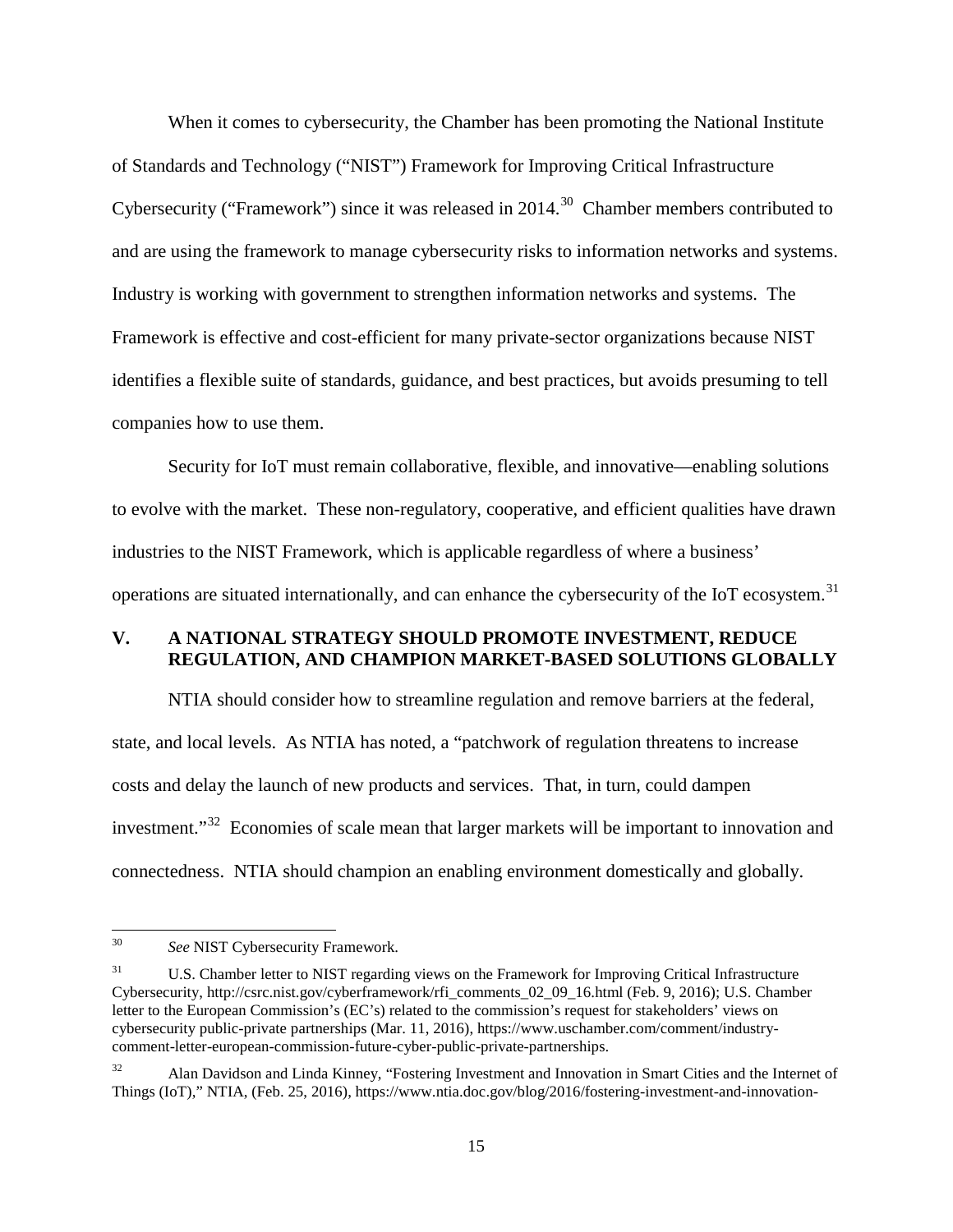#### <span id="page-17-0"></span>**A. Overlapping Federal Approaches Introduce Regulatory Uncertainty and Duplicate Efforts**

A multitude of uncoordinated state and federal efforts in IoT is creating an uncertain regulatory environment. Multiple federal agencies may have jurisdiction over aspects of IoT, including overlapping rule-making and enforcement authority. State governments and agencies also are active in IoT, resulting in a confusing patchwork of regulations that can interfere with product development and consumer expectations. Many federal and state activities have not kept pace with technological developments. NTIA should seek to simplify the regulatory process and curtail multiple regulatory frameworks that serve as barriers to IoT.

To illustrate, whereas a company making a device for a car previously may have worked with a single government agency, a company developing connected devices for cars today could very well be subject to overlapping or inconsistent federal oversight from a consumer protection regulator (the FTC), a transportation safety regulator (NHTSA), and a spectrum regulator (FCC), among others. A company making medical IoT devices might be subject to FDA, FTC and FCC oversight, and a UAS company might be subject to FAA, FTC, and FCC jurisdiction. In this environment, inter-agency coordination is a must to avoid stifling innovation, slowing GDP growth, reducing predictability, and multiplying burdens.

State and local interests also can impede rapid, scaled deployment. Vague state laws, such as those about gathering consumer data, can stifle innovation. Technical mandates, like those mandating a smartphone "kill switch" or encryption, can balkanize markets, interfere with product development and distort consumer expectations. Finally, barriers to infrastructure deployment from zoning and land use limitations can slow the building and upgrading of

 $\overline{a}$ 

smart-cities-and-internet-things-iot.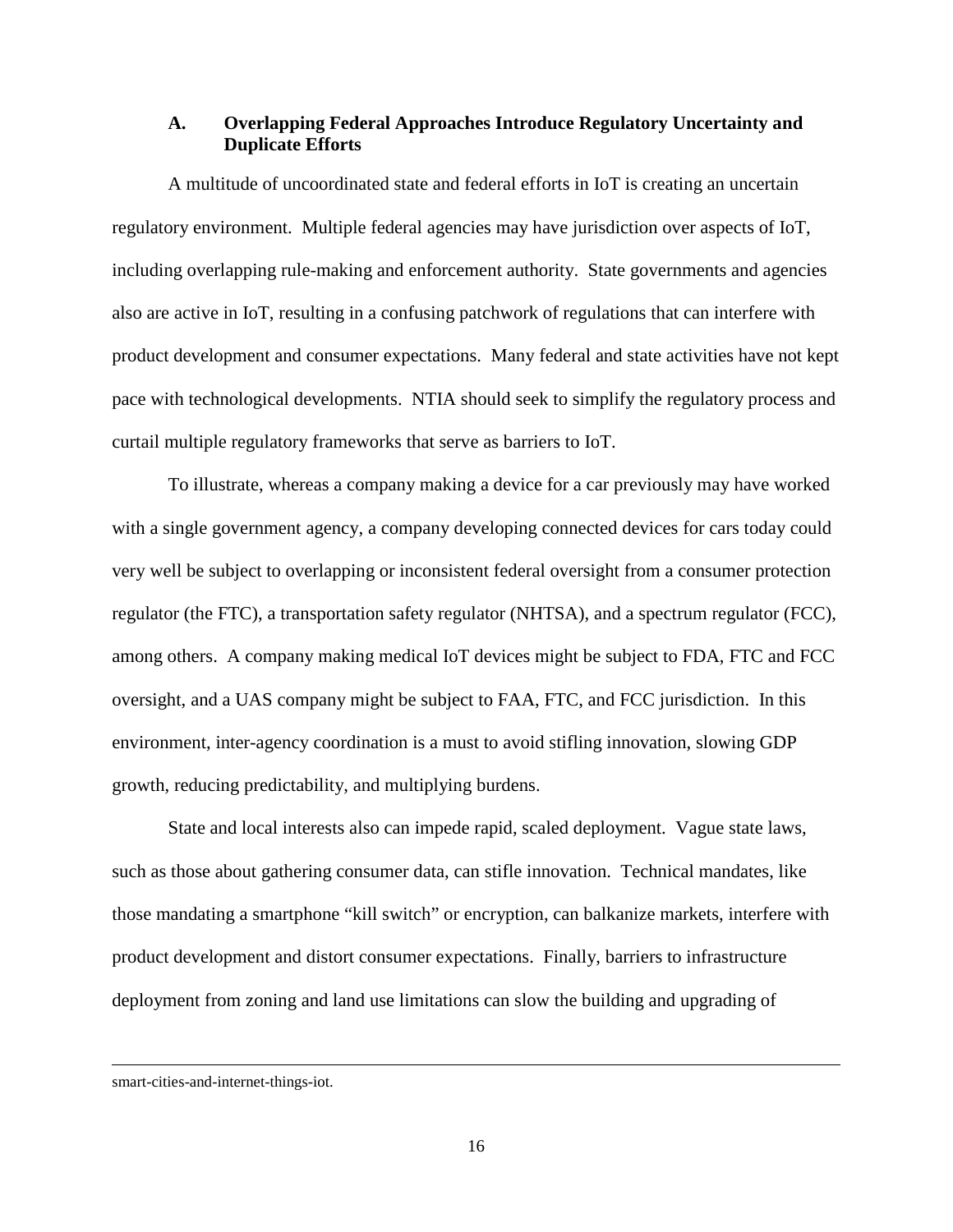wireless facilities that will be essential to IoT. The federal government should look for those barriers and seek to eliminate them.

 A national strategy for IoT, such as one developed under the DIGIT Act, can forestall problems by sending a clear message that over-regulation or poorly-designed regulation threatens IoT growth. A national strategy can encourage regulators to focus on activities that would expand, rather than limit, the use of the IoT. This is critical for U.S. competitiveness, particularly as other countries adopt policies to encourage IoT innovation within their borders.<sup>[33](#page-18-2)</sup>

#### **B. NTIA Should Promote a Skilled Workforce for the Digital Future**

<span id="page-18-0"></span>Educational systems in most countries, including the United States, are not keeping pace with the demands of a rapidly changing digital world. IoT will place a new premium on skills, innovation, and adaptability, and policymakers must understand how to adapt the education system to better align with technological advancements. Indeed, investment in human capital development will be a critical determinant of which nations lead in the IoT. The United States must continue to foster and educate a technologically savvy workforce, through investments in education and other policies that promote a skilled workforce.

# <span id="page-18-1"></span>**C. NTIA Should Champion Innovation, Openness, and Technology Neutrality Internationally**

Many countries are promoting IoT—establishing national blueprints with time-bound goals, investing in research and deployment, and launching public-private partnerships. At the same time, regional and intergovernmental organizations are staking out early roles on IoT policy and technology. Economies of scale mean that these international activities may impact

<span id="page-18-2"></span><sup>&</sup>lt;sup>33</sup> For example, Germany is working to remove barriers to testing autonomous vehicles on public roads, and the U.K. plans to test on public roads in 2017 and permit full operation in 2020. Michael Nienaber, "Germany Keen to Test Self-Driving Cars on the Road," Reuters, (Apr. 12, 2016), http://www.reuters.com/article/us-germany-autosmerkel-idUSKCN0X915A; "Costas Pitas, Britain to Test Driverless Cars on Motorways from Next Year," Reuters, (Mar. 12, 2016), http://uk.reuters.com/article/uk-britain-autos-driverless-idUKKCN0WE0HX.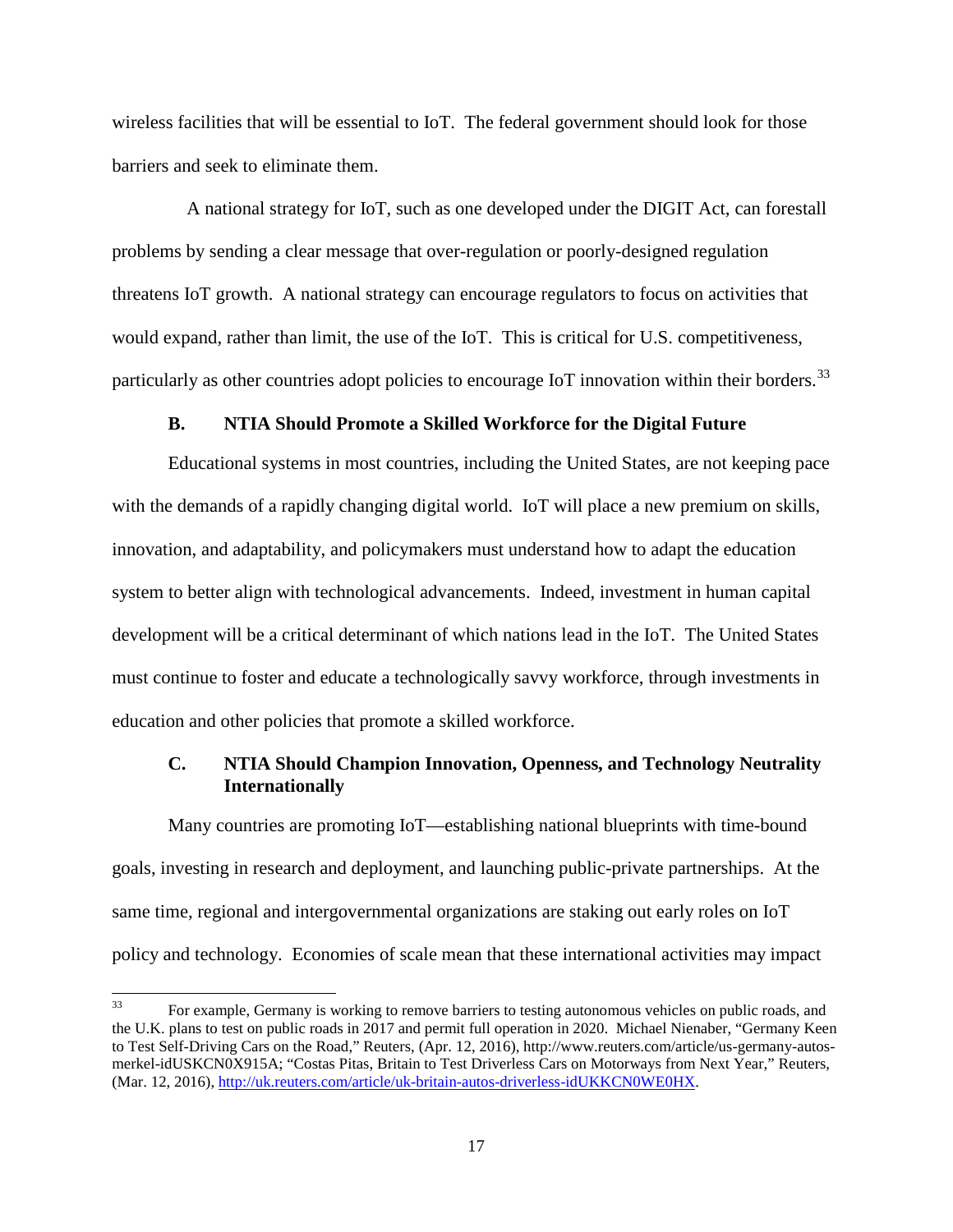IoT deployment and adoption. NTIA should support U.S. IoT innovation by ensuring that the U.S. stays ahead and globally champions policies that support IoT, such as open, consensusbased, and globally recognized standardization efforts, open markets, the seamless flow of information, and technology neutrality.

Countries like China, Korea, India, Germany, Brazil, and other are moving ahead on IoT. In May 2014, for example, the Korean government published its plan for building the IoT with the aim of a hyper-connected, "digital revolution".<sup>[34](#page-19-0)</sup> It targets the commercialization of 5G mobile communications by 2020 and aims for Gigabit Internet to achieve 90 percent national coverage by 2017. Some countries, like China and India, are providing financial incentives or subsidies for IoT. India's Smart City plan is part of a larger agenda of creating Industrial Corridors between India's big metropolitan cities and seeks to create seven new smart cities. Brazil, in turn, is encouraging IoT with favorable tax policies and Germany has launched innovation clusters tied to IoT.

Regional and intergovernmental bodies also are seeking to gain influence. The United Nation's International Telecommunication Union ("ITU") has created a study group focused on standardizing end-to-end architectures and interoperability of IoT. The work of this group duplicates—and may conflict with—other global industry efforts. Moreover, in contrast to other open-participation standardization efforts, the ITU is more bureaucratic and slow-moving, with control exercised by ITU Member countries in a one-country, one-vote system.

IoT has been an important part of the European Union's "Digital Agenda." The EU created the Alliance for Internet of Things Innovation and suggested regulations on privacy, security, consumer protection, and competition. The Body of European Regulators ("BEREC")

<span id="page-19-0"></span><sup>&</sup>lt;sup>34</sup> Ministry of Science, ICT, and Future Planning, Master Plan for Building the Internet of Things that Leads the Hyper-Connected, Digital Revolution (Aug. 2014).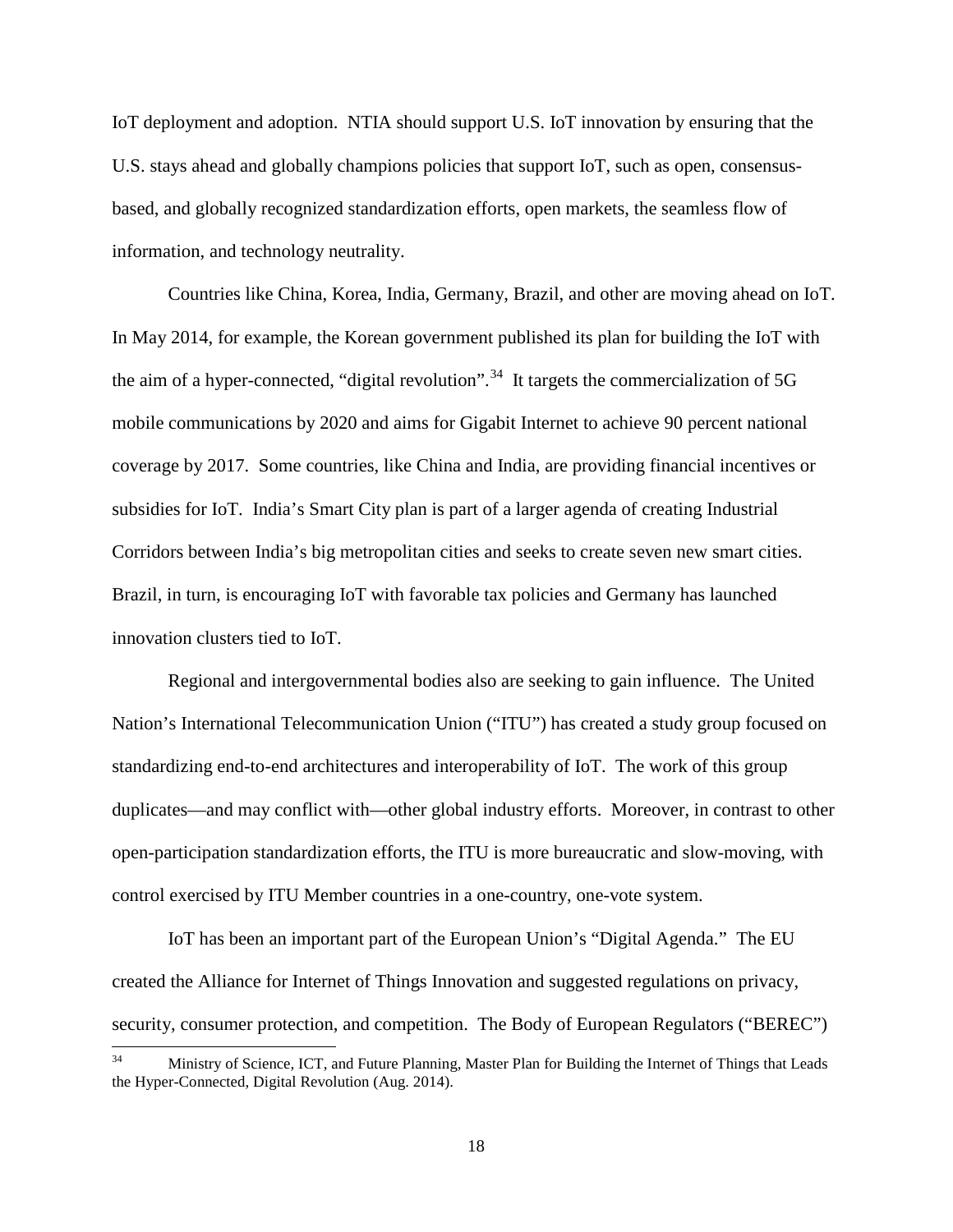assessed whether M2M services might require special treatment. Some EU efforts may conflict with work in multistakeholder groups and raise barriers for non-EU companies.

The U.S. government must remain vigilant, and guard against global efforts that might endanger the open, consensus-based, private sector-led system of standards development that fosters innovation. NTIA recognizes the importance of such a policy in the recently updated Circular A-119.<sup>35</sup> The U.S. government also should remain vigilant against data privacy measures that distort competition. Forced localization, including requirements to use local servers and infrastructure to store data, is an immediate threat to the growth IoT growth. NTIA and the U.S. government must step up efforts to avoid measures that require data localization, including advocating for strong, enforceable rules in trade agreements and countering unequal treatment for companies headquartered in the United States.

<span id="page-20-0"></span> <sup>35</sup> *See, supra,* n.18.